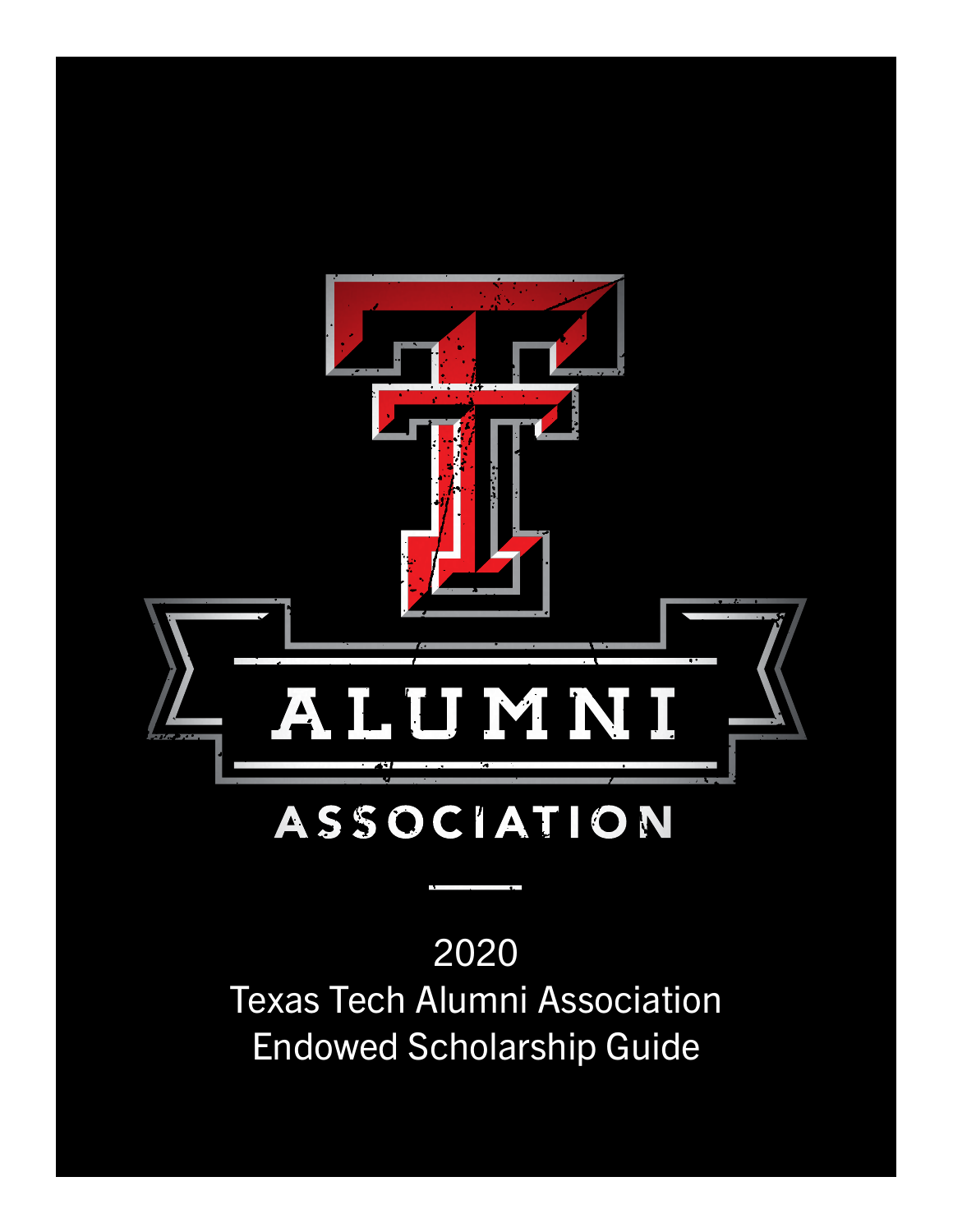# Table of Contents

| <b>College Scholarships</b>                                                 |  |
|-----------------------------------------------------------------------------|--|
|                                                                             |  |
| Texas Tech University Health Sciences Center/Medical School Scholarships 20 |  |
|                                                                             |  |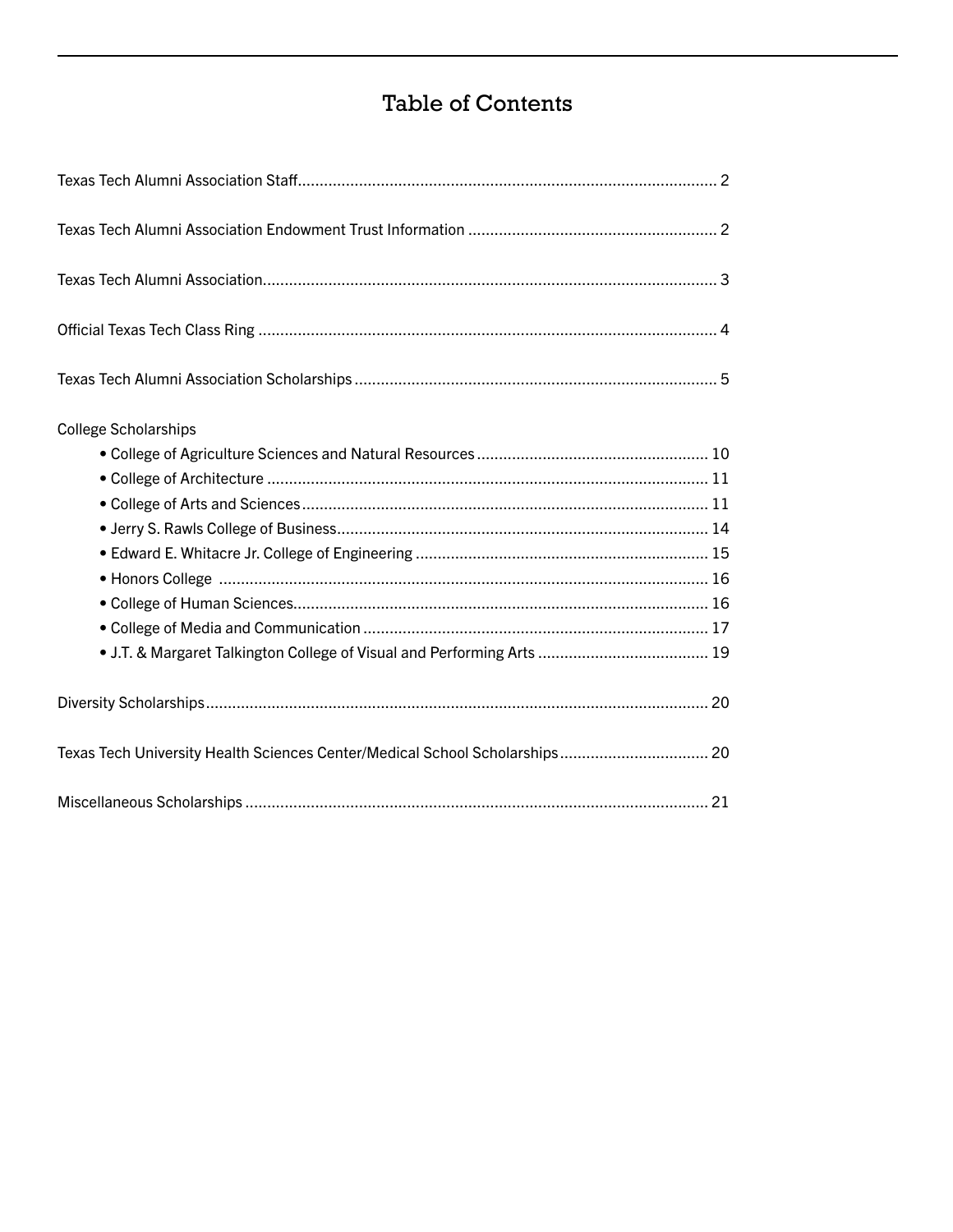# Texas Tech Alumni Association Scholarship Staff

Curt Langford ...................................................... Lubbock, Texas TTAA President and CEO curt.langford@ttu.edu

Chris Snead ......................................................... Lubbock, Texas TTAA Vice President for Operations chris.snead@ttu.edu

Dawn Moreno ...................................................... Lubbock, Texas TTAA Scholarship Coordinator dawn.moreno@ttu.edu

# Texas Tech Alumni Association Endowed Scholarship Guide

The Texas Tech Alumni Association Endowed Scholarship Guide was created to provide Texas Tech students and prospective students with a comprehensive guide to all of the scholarships that the Texas Tech Alumni Association has in its Endowment Trust. The funds for the scholarships listed in this guide are housed and managed by the Alumni Association. The funds originate from several sources, including:

- Texas Tech Alumni Association membership contributions
- Texas Tech Alumni Association programming
- Texas Tech Alumni Association local chapters
- Friends of the Texas Tech Alumni Association

Please consult the details for each scholarship to determine its criteria, sources of funding and selection process. For more information on the Texas Tech Alumni Association Scholarship Endowment Trust, please contact Chris Snead at chris.snead@ttu.edu.

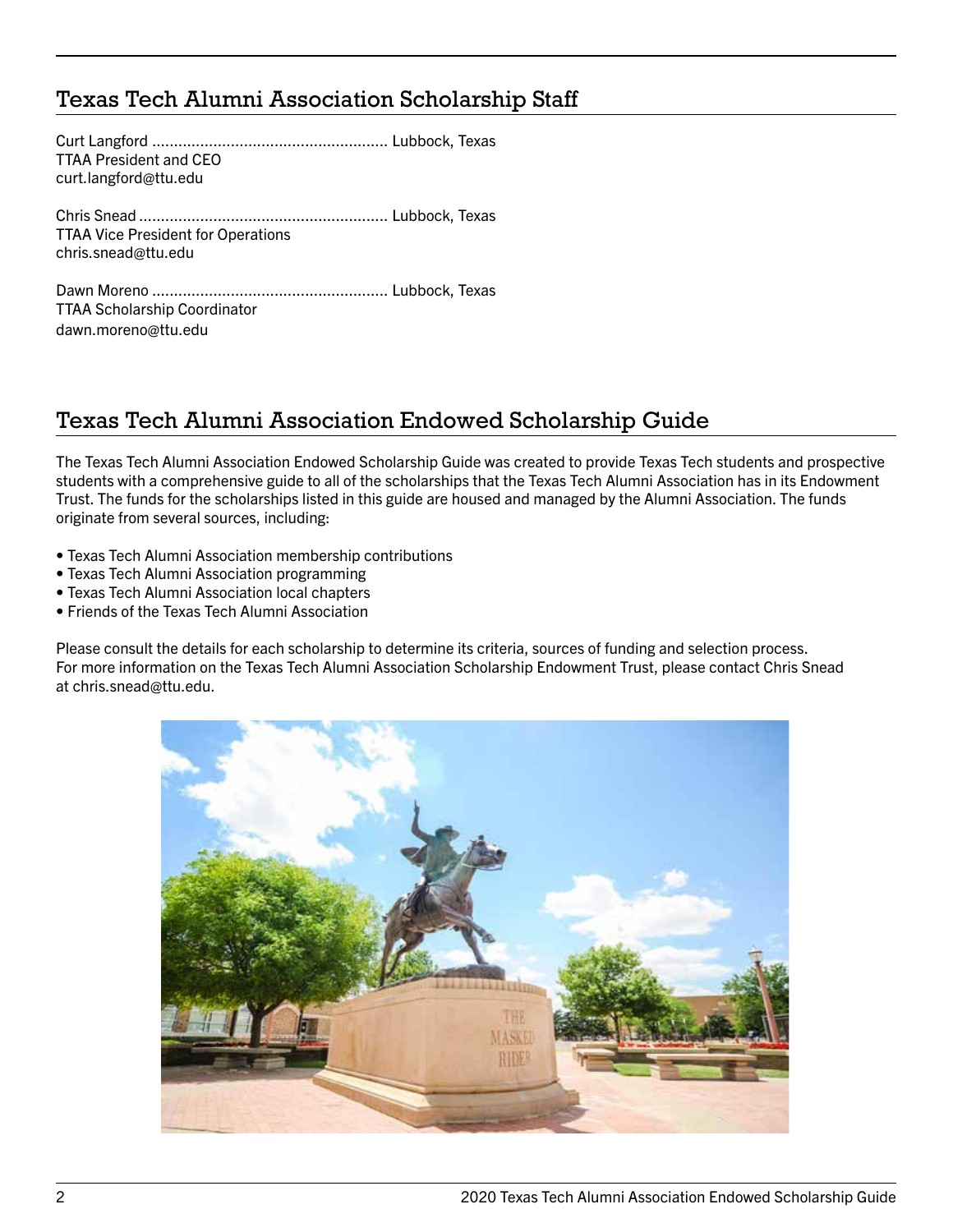# Texas Tech Alumni Association

The Texas Tech Alumni Association (TTAA) is an independent non-profit organization established in 1927 by the first graduating class of Texas Technological College, now Texas Tech University, to support the university and maintain a lifelong connection between Texas Tech's loud and proud alumni and the university. The association provides both volunteer service and financial support for the association's mission, the university, the administration, faculty, students and alumni. The association is governed by a National Board of Directors that sets policies for the organization, oversees operations and finances, and directs and supervises the programs and strategic plan of the association.

In 1969, the association office relocated from the Administration Building, where it had been housed since 1937, to the former president's home, now the McKenzie-Merket Alumni Center.

The TTAA offers membership to alumni and friends in various levels and boasts a membership base of more than 30,000. The TTAA uses membership contributions to fund the following programs and initiatives:

- A Matador Evening
- Academic Scholarships
- Academic Recruiting
- Alumni Networks
- Career Services
- Chapter Events
- Community Service Award
- Distinguished Alumni Awards
- Distinguished Service Awards
- Endowed Professorships
- Excellence Grants
- Graduation Lapel Pins
- High School Counselor Conference
- Highest Ranking Graduate Awards
- Lauro F. Cavazos Award
- New Faculty Awards
- Official Texas Tech Class Rings
- Red Raider Orientation
- Student Alumni Association
- Student Alumni Board
- Texas Tech Legacy Program
- Texas Techsan Magazine
- Top Techsan Awards
- www.texastechalumni.org

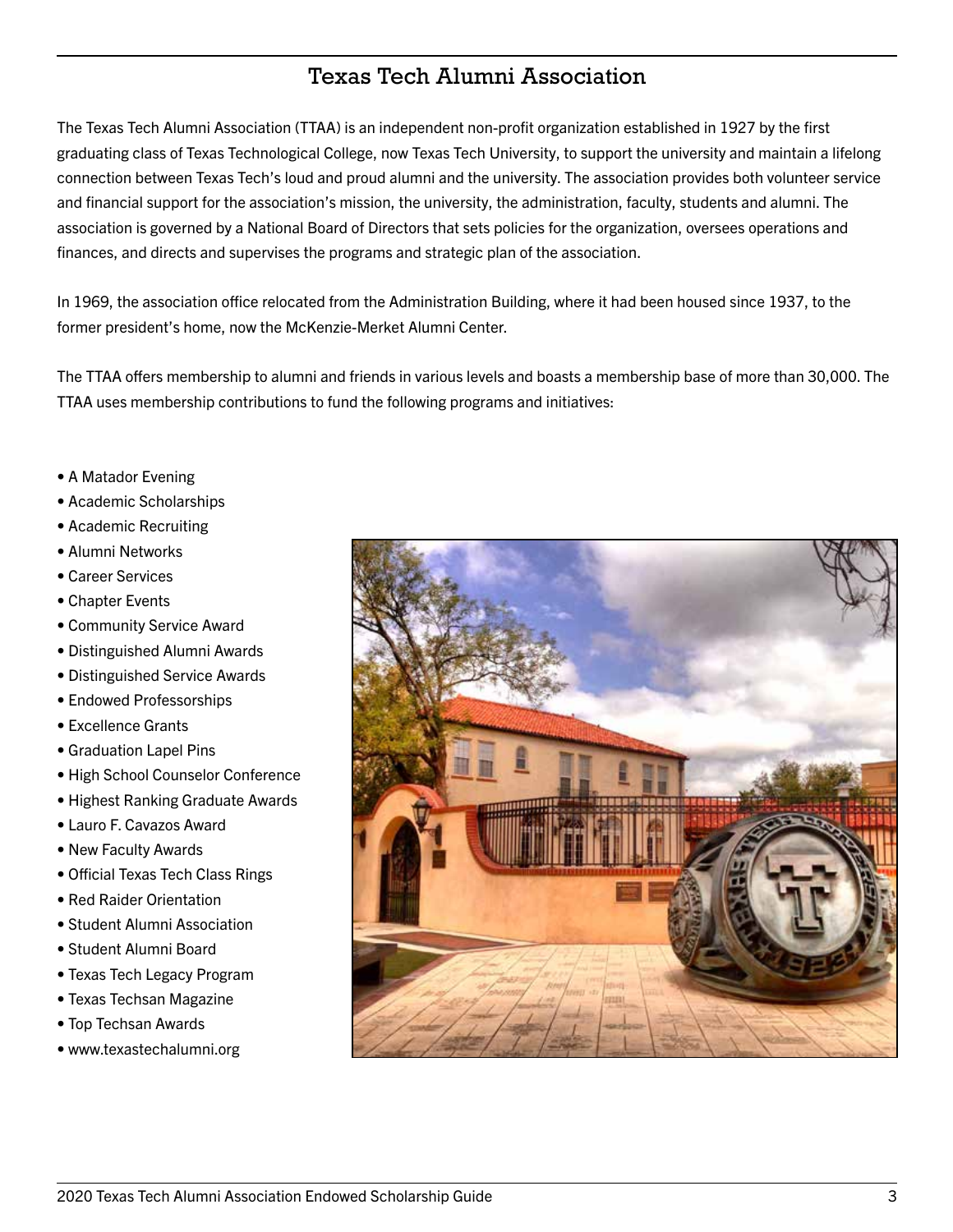# Official Texas Tech Class Ring

#### **History**

Since 1999, Texas Tech had one universal symbol of academic achievement—The Official Texas Tech Class Ring.

The single ring is a tradition that has been brought back from the 1950s. This ring evokes special memories of the occasions and traditions of Texas Tech, the "Fight Song" sung at the stadium with the Masked Rider leading our the team. Raider Red giving fans the "Guns Up" and firing his shotguns. The unforgettable images created during the Carol of Lights where the red, white and gold holiday lights cast their spell over the campus. The ring is a symbolic, continuous link with classmates, friends and generations of alumni. It is an opportunity for alumni to bear their banner wherever they go.

Our unique ring design is reserved exclusively for individuals who have successfully met the university's standards. Designed by a group of Texas Tech students, alumni and administrators, the ring will remain unchanged into the university's future. As a symbol of Texas Tech tradition, it is instantly recognizable—a



tangible connection for those who are graduating, while the visual continuity will generate an exclusive link with graduates in years to come. Those able to wear the ring proudly state to others, "I am a person of honor, a Texas Tech graduate—a Red Raider for life!" For the graduates and their peers, it holds a whole world of meaning.

#### Ring Components

Each ring symbolically captures the essence of Texas Tech with the prominent Double T standing proud, surrounded by the university's full name and date of foundation. On one shoulder of the ring, you will find the Administration Building, with the bells that represent victory. On the other shoulder is the university seal. Of course, the ring would not be complete without the appearance of the Masked Rider!

Inside, each official ring is forged with STRIVE FOR HONOR. This inscription is from "The Matador Song" and serves as a charge to every Texas Tech graduate to excel with integrity in all endeavors. The ring is engraved with the recipient's initials, degree and class year.

#### Official Texas Tech Ring Savings Program

The Texas Tech Alumni Association is proud to offer the Official Texas Tech Class Ring Savings Program, which allows students to save over time for the ultimate symbol of college success. With the Ring Savings Program, a refundable \$75 is conveniently added as an optional fee to tuition and fee statements for spring and fall semesters beginning as early as freshman year. Students can do this easily through raiderlink.ttu.edu. Once students meet eligibility, the saved amount can then be applied toward the purchase of the Official Texas Tech Class Ring.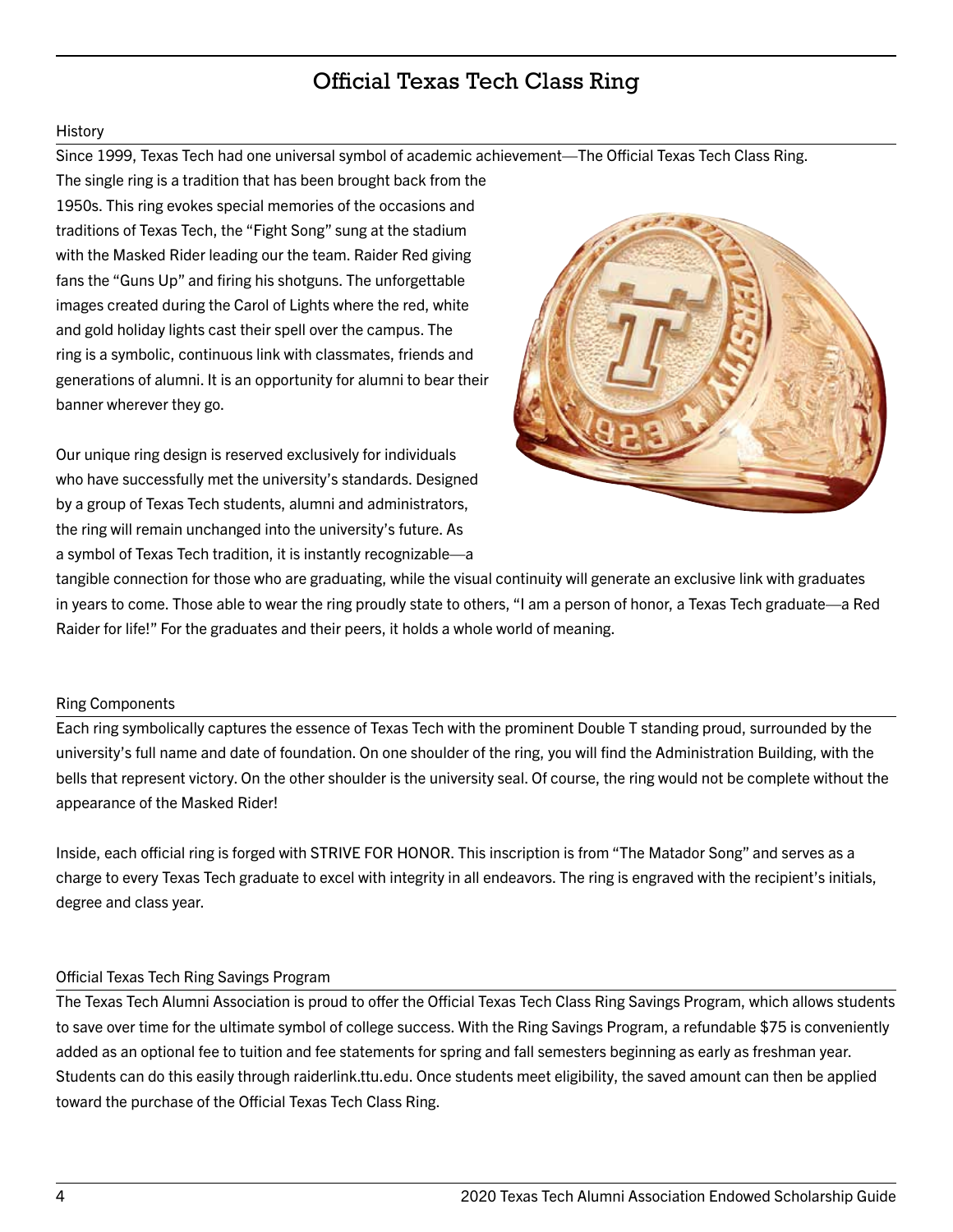# Texas Tech Alumni Association Scholarships

#### TTAA Dr. Bill & Peggy Dean Raiders for Life Scholarship

This scholarship is open to all majors and classifications in the College of Media and Communication. Applicants must have a minimum 3.0 or higher GPA on a 4.0 scale and must demonstrate involvement in a student organization at Texas Tech. Special consideration will be given to students who are a part of the Student Government Association at Texas Tech.

#### TTAA Peggy Carter Pearce Memorial Scholarship

This scholarship is dedicated to the memory of Peggy Carter Pearce, who served the Texas Tech Alumni Association tirelessly for 42 years as its Director of Special Events. The scholarship is established to recognize her dedication to the Alumni Association and those she served with every day. She touched the lives of so many alumni and truly demonstrated an attitude of "service above self" in every endeavor. The qualified candidate will be a current student, sophomore or above, who is a graduate of a Texas high school. Preference will be given to students majoring in English, but it is not a requirement for application. Applicants must have at least a 3.2 GPA and must be able to demonstrate their potential for "service above self" in their essay.

# TTAA Donald Brady-Floyd McGrew Memorial Motorcycle Scholarship

This is a very special scholarship, established in memory of two of the outstanding off-road motorcycle advocates in West Texas. Floyd McGrew was an avid "trail-rider," but did compete occasionally in some TSCEC Enduro's. He was also known as the "Flagman" for many years at many of the short track, TT Scrambles and Motocross races in the West Texas area, always giving of himself to maintain and grow the sport. Donald Brady was very similar. He was an active racer in Enduro's, short track, and TT Scrambles, but most will remember him for the time he gave unselfishly as Gas Marshall of the Texas State Championship Enduro Circuit, TSCEC. Donald saw the need, volunteered and did an amazing job of preserving order and safety at the gas stops. He did that by being respectful of the riders, who would then comply voluntarily due to their respect for Donald. First preference will be given to active off-road racers active in any of the popular racing circuits for Enduro's or Cross-Country/Hare Scrambles type races in Texas, New Mexico, Colorado or Oklahoma, such as, but not limited to, TSCEC, BJEC, RMEC, SERA, and any future circuits that are similar. This can also include participation in the active MX/TT tracks in your area. Second preference goes to riders active in any of the various off-road family motorcycle clubs in the same states for students that do not race, but are active in the off-road motorcycle lifestyle. Certainly grades will matter in the selection process, but demonstrating good character in your race endeavors will also be a consideration.

# TTAA Raider Life Scholarship (Raider Life)

This scholarship is open to any student that is admitted to Texas Tech and is an alumni of the Raider Life Program. Winners will be selected based upon academic merit and financial need is a primary criteria for this award.

# JM Hanks High School Snead Family Texas Tech Scholarship

This scholarship named in honor of long time El Pasoan Bob Snead, is open to any graduate of JM Hanks High School that has been accepted to Texas Tech University in the fall following their senior year of high school. This award is open to any major, however preference will be given to those majoring in English, History, Journalism, Accounting or Business Administration. Applicants should have a GPA of 3.0 or higher and a class rank between 50 and 250 and must demonstrate a high level of involvement in extracurricular activities both on and off campus. Special consideration will be given to applicants from African-American military families.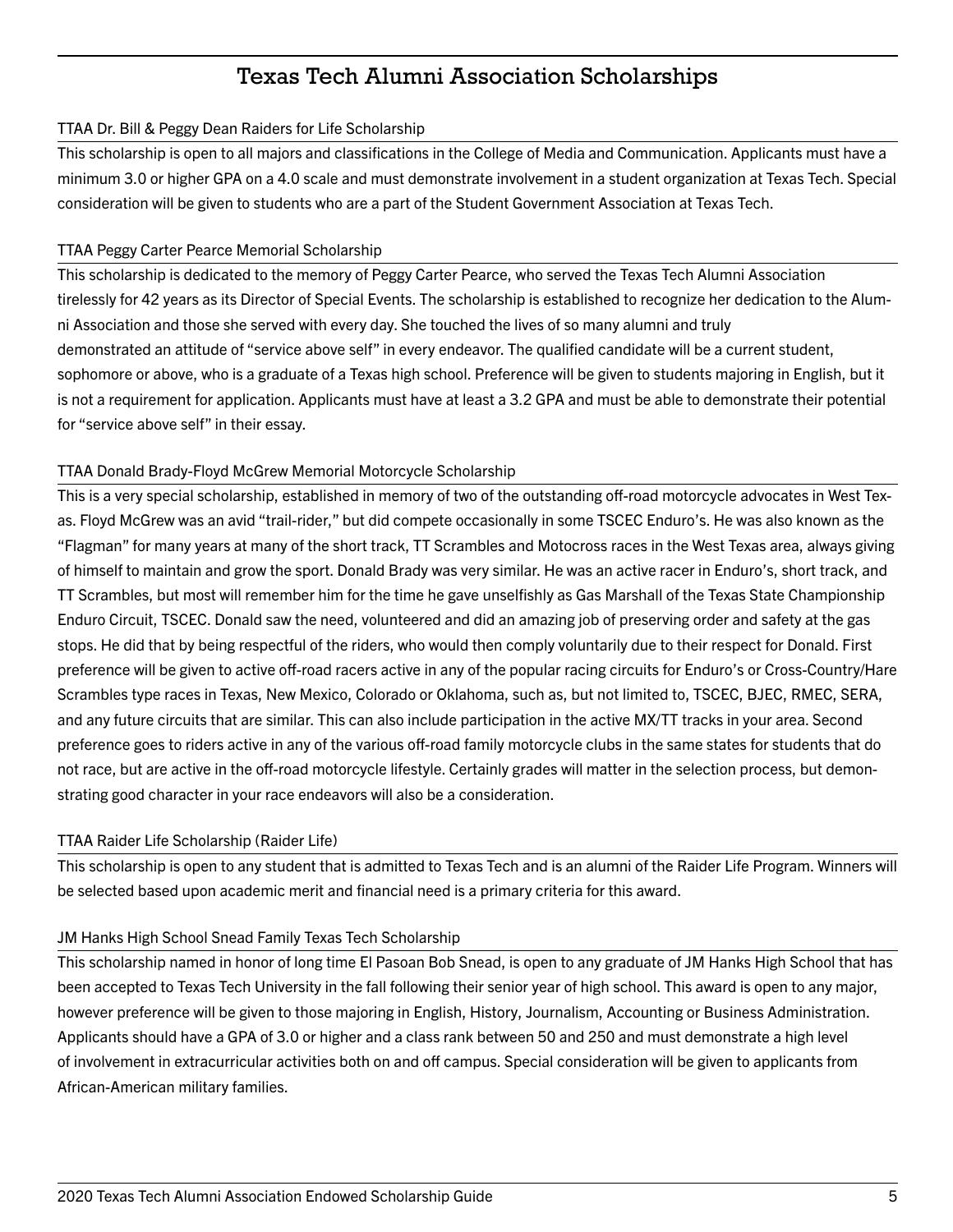#### DJ Spoon Scholarship

This scholarship is open to current students of any classification or any major at Texas Tech University. Applicants must have a minimum 3.0 cumulative GPA and must complete an essay that demonstrates the different obstacles to their success in college and life. Preference will be given to students participating in student organizations with a multicultural focus.

#### Juan and Amelia Garcia Memorial Scholarship

This scholarship is open to any currently enrolled student with a major leading to a degree in a health care related field. Applicants must have a cumulative 3.0 GPA and must be admitted to a program within the Texas Tech Health Sciences Center. Preference will be given to Hispanic students.

#### Delma Orosco Scholarship Fund (Diversity)

This scholarship is open to any female student from the state of Texas or New Mexico and is of Hispanic decent. Students may be of any classification but preference will be given to incoming freshmen. Applicants must have a minimum 2.5 GPA.

# 036 TTAA Curt Langford Scholarship (Student Alumni Board)

This scholarship was created to honor the tremendous accomplishments and dedication of one of the Texas Tech Alumni Association's most dedicated employees, Curt Langford. The scholarship is open to all current members of the Student Alumni Board in good standing, regardless of major.

# 037 TTAA George and Linda McMahan Scholarship (General)

This scholarship, created by Texas Tech alumni and long-time Lubbock business owners George and Linda McMahan, is open to all graduating seniors applying for admission to Texas Tech University. While consideration will be given to all applicants, preference will be given to applicants from the following high schools: Wolfforth Frenship High School, Lubbock-Cooper High School and Shallowater High School. Applicants must have a minimum 3.0 or higher GPA on a 4.0 scale.

#### 052 TTAA Courtney Nolan Memorial Fund (ESS)

This scholarship was created to honor the memory of former student-athlete Courtney Nolan. It is open to a current student, sophomore or above, with a major in Exercise and Sports Sciences (ESS) with a major of 2.5 or higher.

#### 069 TTAA Rex and Nancy Isom Family Ridership Scholarship (Therapeutic Riding)

This scholarship is open to riders in the Texas Tech Therapeutic Riding Center. Applicants must be in good standing with Texas Tech University.

#### 146 Brenda Peters Yates High School Graduate Scholarship Fund (Yates HS)

This scholarship fund, established by former Texas Tech Alumni Association National Board member Brenda Peters, is open to graduates of Jack Yates High School in Houston, Texas. Winners must take a minimum of 12 semesters hours, serve in leadership roles in community and/or campus organizations and activities.

# 147 Lubbock Chapter of Black Ex-Students (African-American)

This scholarship is open to any African-American Students, incoming or current, at Texas Tech University. Students are picked on the basis of merit and financial need with special consideration given to extenuating circumstances.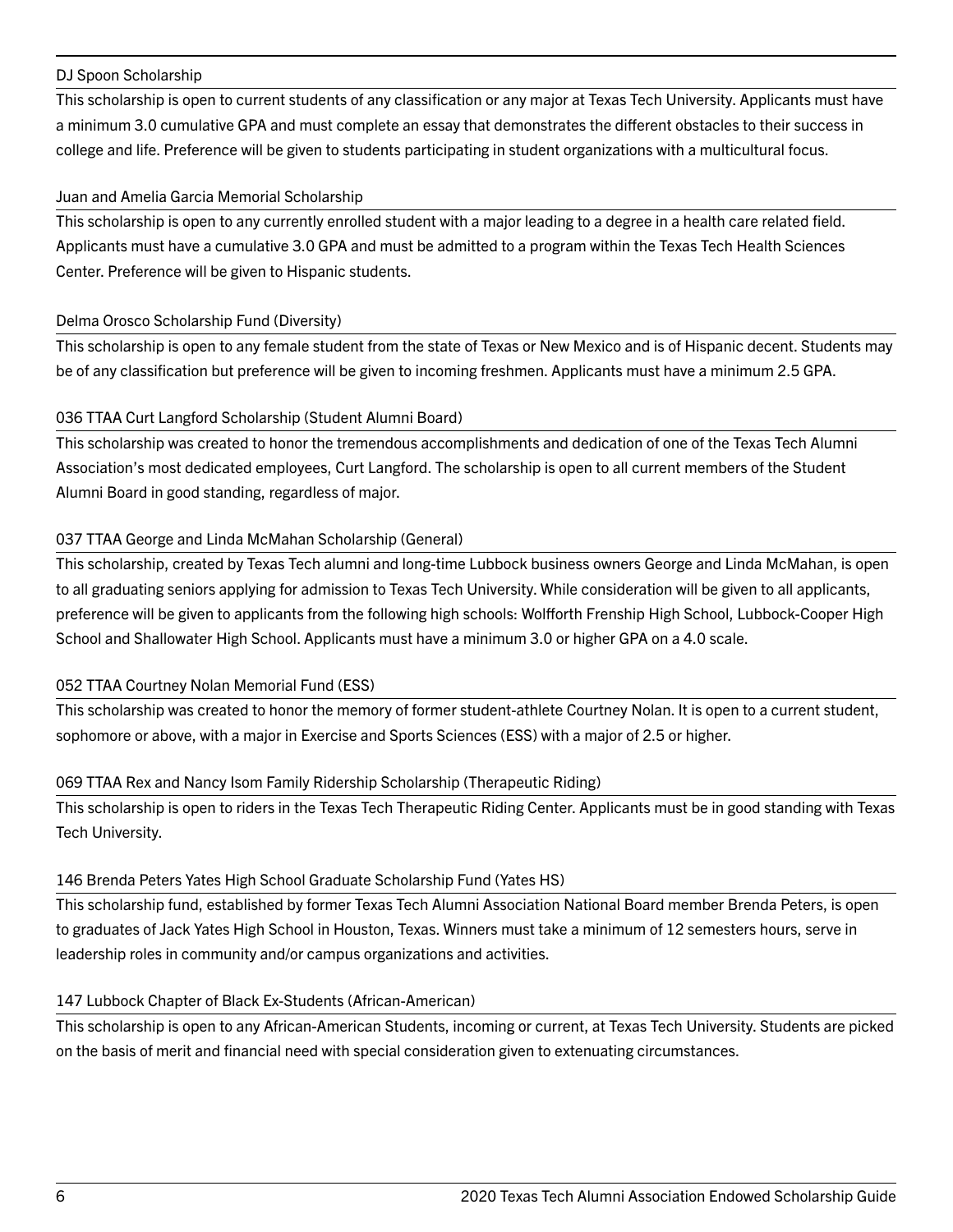#### 149 TTAA Kal Segrist Scholarship Fund (ESS)

This scholarship is open to Texas Tech baseball letter winners that have exhausted their eligibility and still have school left or descendants of former baseball letter winners at Texas Tech. If none are available, it is open to any Exercise/Sports Sciences (ESS) majors currently enrolled at Texas Tech University.

#### 425 TTAA Marsha Gustafson (Journalism)

This scholarship was created to honor the outstanding efforts of former editor of the Texas Techsan magazine, Marsha Gustafson. The scholarship award is open to current students with a declared major in Journalism.

#### 455 TTAA Billy Howard Memorial Fund (ESS)

This endowment was created to honor the memory of Billy Howard and is awarded to single student majoring in Exercise and Sports Sciences. The recipient must be a junior or senior, and may NOT be a current or former student-athlete at Texas Tech. Applicants must have a minimum GPA of 2.5 if employed 20 hours or more per week or a 3.0 GPA if employed less than 20 hours per week.

#### 635 Dr. Paul Spring Science Scholarship (Science)

This scholarship, created to honor the achievements of Dr. Paul Spring, is open to a graduate of Friona High School in Friona, Texas, who desires to pursue a course of study leading to becoming a teacher of science or pre-medicine. It is open to any classification of undergraduate study, but not graduate work except in medicine. The winner will be selected by the Texas Tech Alumni Association.

#### 666 TTAA College of Visual and Performing Arts Scholarship (General)

This scholarship is open to all majors and classifications in the College of Visual and Performing Arts.

# 816 TTAA Barb and B.J. Nichols Grand Prairie Scholarship (Grand Prairie Chapter)

Open to any incoming freshman to Texas Tech from Grand Prairie ISD to be decided by the TTAA alumni chapter in the Grand Prairie area.

# 824 TTAA James Bryan and Matty Lynn Stine Scholarship (Wichita Falls Chapter)

This scholarship is open to incoming freshmen from the Wichita Falls area.

# 900 TTAA Leonard Bryans General Scholarship (General)

This endowment was funded to provide scholarships to worthy and/or needy students in any major or discipline. The scholarship provides one-time \$200 award to any high school valedictorian or salutatorian who attends Texas Tech; a onetime \$250 award to any National Merit Finalist who attends Texas Tech; a one-time \$400 award to the first 35 junior college transfers to Texas Tech who belong to Phi Theta Kappa junior college honorary organization.

# 906 David and Renée Underwood Scholarship (Media and Communications)

This scholarship honors the memory of David Underwood, Texas Tech graduate, who was known as a credit to the Media and Communications community in Lubbock, Texas. This award is open to any student of any classification in any major within the College of Media and Communications at Texas Tech University.

#### 909 TTAA Maxey and Jeanne McKnight Scholarship (Red Raider Club)

This scholarship provides funds to give scholarships to student-athletes who have completed their eligibility at Texas Tech University and no longer have a scholarship to fund their education.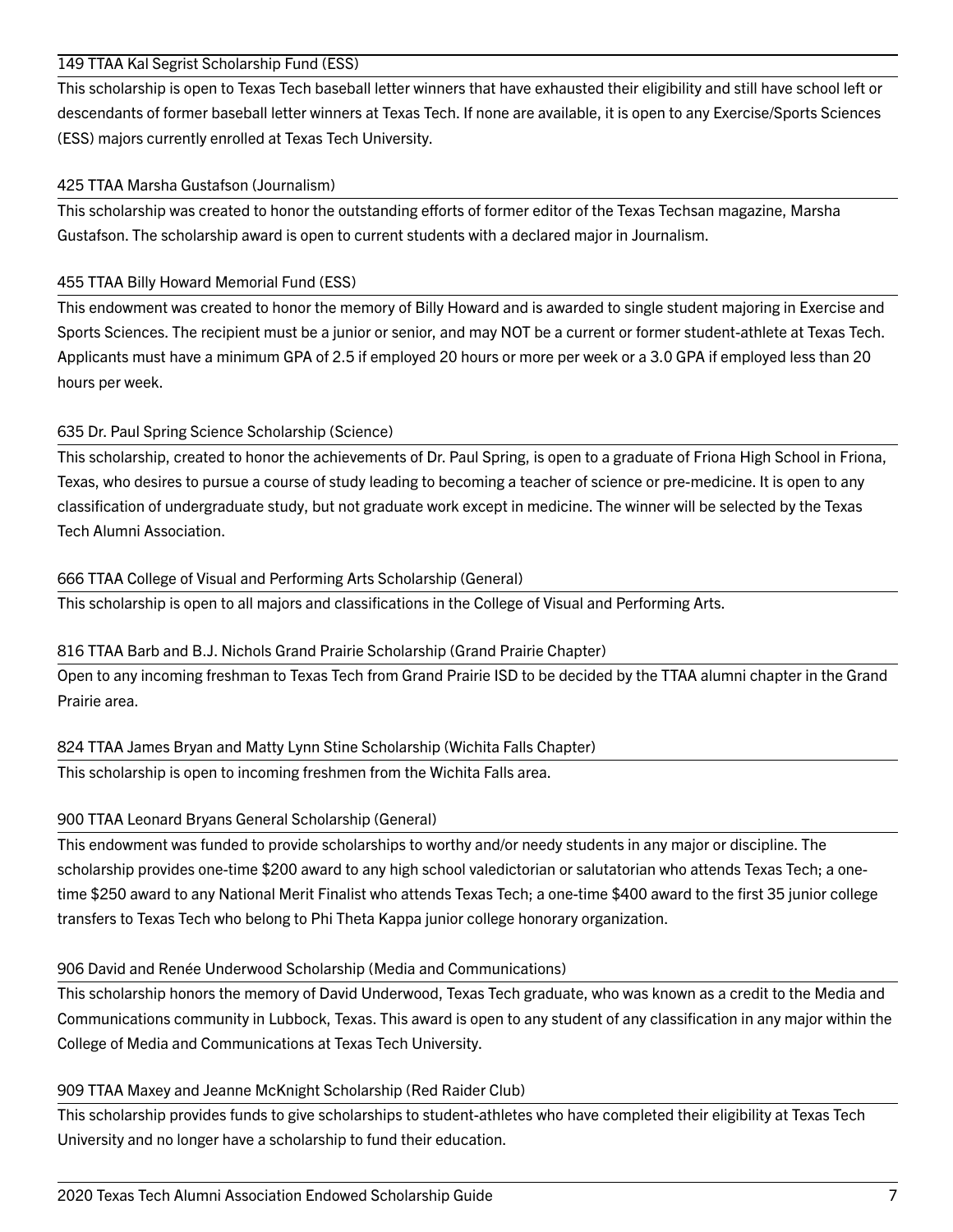#### 911 John and Ann Redmon Scholarship (Management)

This scholarship is open to a sophomore majoring in Management in the Rawls College of Business. Applicants must have a GPA of 2.75 to 3.0 and must exhibit financial need. Preference will be given to students from the Houston or Midland area.

#### 913 George H. O'Brien Medal of Honor Memorial Scholarship (General)

This scholarship, given in memory of the only Medal of Honor recipient who graduated from Texas Tech University, is open to a Texas Tech University student who is an active U.S. Marine or was honorably discharged; or is a direct descendant of a U.S. Marine who is active or honorably discharged. Applicants must have a 3.0 GPA or higher and a current copy of the marine's DD214 submitted with application.

#### 921 TTAA Sybil and Richard Dickey Scholarship (Visual and Performing Arts)

This scholarship is open to any student majoring in Art the College of Visual and Performing Arts. Applicants must have a 2.5 GPA or better.

# 922 TTAA Keith Ingram Scholarships (East Texas)

This scholarship honors the memory of Keith Ingram and is open to students who are graduates of high schools in East Texas. It is open to all majors. Applicants must have a 3.0 GPA and it is a renewable scholarship for up to three years if the winner maintains a 3.0 GPA and remains a full-time student. Financial need is a consideration for this scholarship.

#### 933 TTAA Dalton and Minnie James Scholarship (General)

Applicants must have at least a 3.0 GPA, be a U.S. Citizen and a graduate of one of the following high schools: Community High School, Nevada; DeSoto High School; Lorenzo High School; Shallowater High School; Whiteface High School or New Deal High School.

# 935 Zebbie Lethridge Black Alumni Council Endowed Scholarship (African-American)

This scholarship provides awards to an incoming or currently enrolled African-American student at Texas Tech University. Applicants must have a 2.5 GPA.

# 977 Equal Access Scholarship Initiative (African-American, Hispanic-Latino, Under Represented)

This scholarship is open to African-American, Hispanic-Latino or other underrepresented students of color. This scholarship is designated to support United States born students and to a greater extent, native Texan students. High school seniors with a 3.0 or higher GPA and in the top quartile will be contacted by the Texas Tech Alumni Association and invited to apply.

# Texas Tech Alumni Association Legacy Scholarship

This scholarship is open to any first-year student applying to attend Texas Tech University. Both graduating high school seniors and community college transfer students are eligible to apply for this scholarship. Applicant must have an immediate family member who graduated from Texas Tech. (Mother, father, stepmother, stepfather, grandmother or grandfather). That family member MUST be a current member of the Texas Tech Alumni Association. \*Minimum Criteria: graduating high school seniors: A GPA of 3.25 or higher with a class rank in the top 20 percent or higher. Community/Junior College Transfer: A GPA of 3.5 or higher. Must have completed at least one semester at the current school. Applicants must demonstrate a well-rounded background including community service and extracurricular involvement. Extenuating circumstances and demonstration of financial need will be considered.

\*Graduation from Texas Tech University and membership in the Texas Tech Alumni Association will be verified.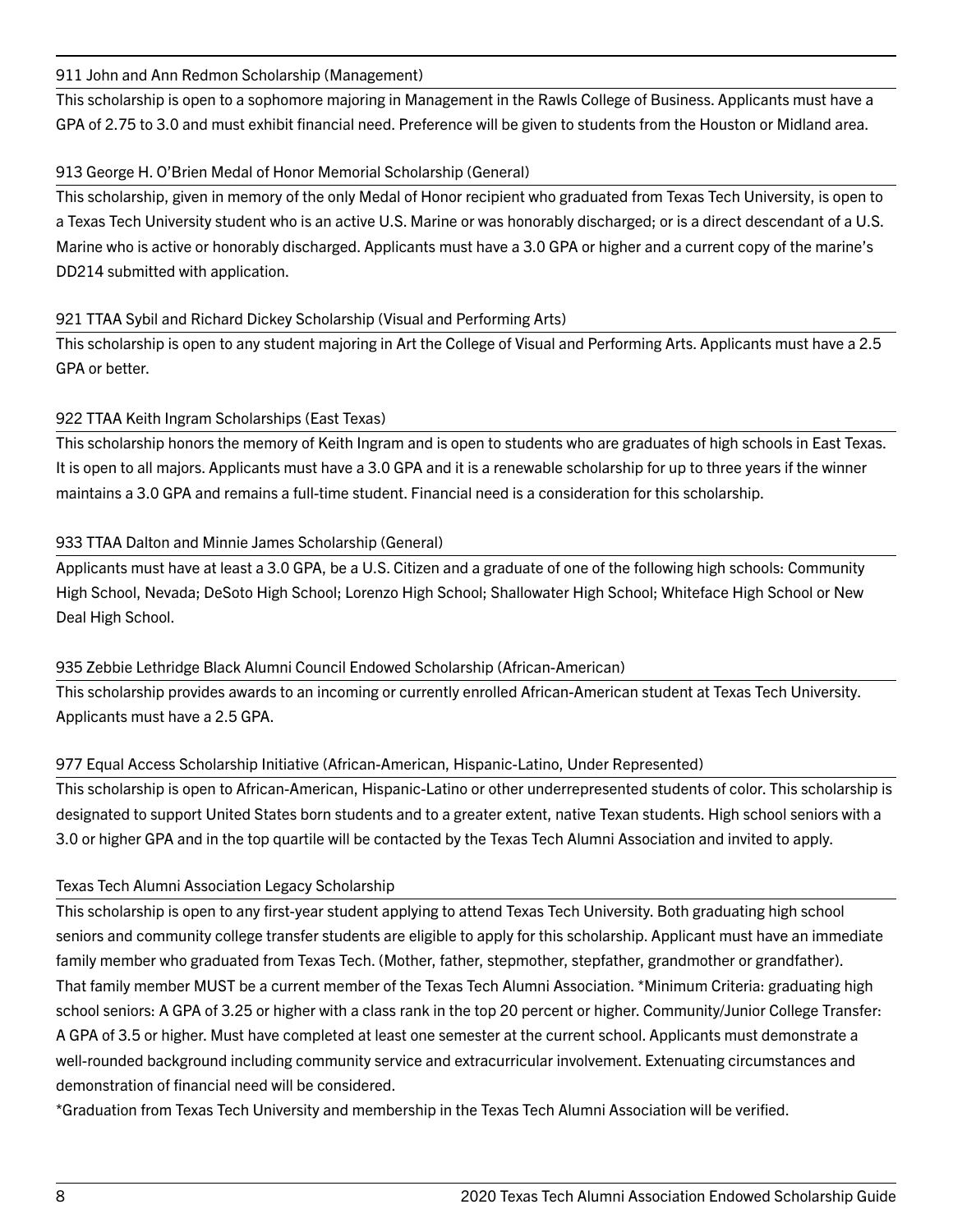# Texas Tech Alumni Association First Generation Scholarship

This scholarship is open to any graduating senior applying to attend Texas Tech University. Applicant must be the first generation of their immediate family to attend college at any level. Applicants must have a GPA of 2.5 or higher and a class rank in the top 25 percent or higher.

\*Applicants must attest that they are the first generation of their immediate family to attend college.

# Texas Tech Alumni Association Chapter Scholarships

The following list is alumni chapters that award an annual scholarship or have a scholarship endowment. One of the most worthwhile endeavors of local chapters of the Texas Tech Alumni Association is the awarding of academic scholarships. Applicants must be an incoming freshman or transfer student to qualify for Chapter Scholarships. The awards are based on hometown, academic achievement, honors, activities, and to some degree, financial need. (All applications will be reviewed based on geographic information to determine which chapter is applicable.) All chapters are in Texas unless otherwise noted:

- Abilene
- Amarillo
- Austin
- Central Texas (Brownwood)
- Collin County
- Comal County
- Concho Valley/San Angelo
- Cooke County
- Dallas
- Denver, Colo.
- Dumas
- Fort Worth
- High Plains
- Highland Lakes
- (Marble Falls area) • Hill Country

# • Houston

- Lubbock
- North East Tarrant County
- Oklahoma City, Okla.
- Orange County, Calif.
- Plainview
- Rolling Plains
- Rockwall
- San Antonio
- Swisher/Castro Counties
- The Lakes (Graham area)
- Tyler
- Wellington
- Wichita Falls
- Williamson County
- XIT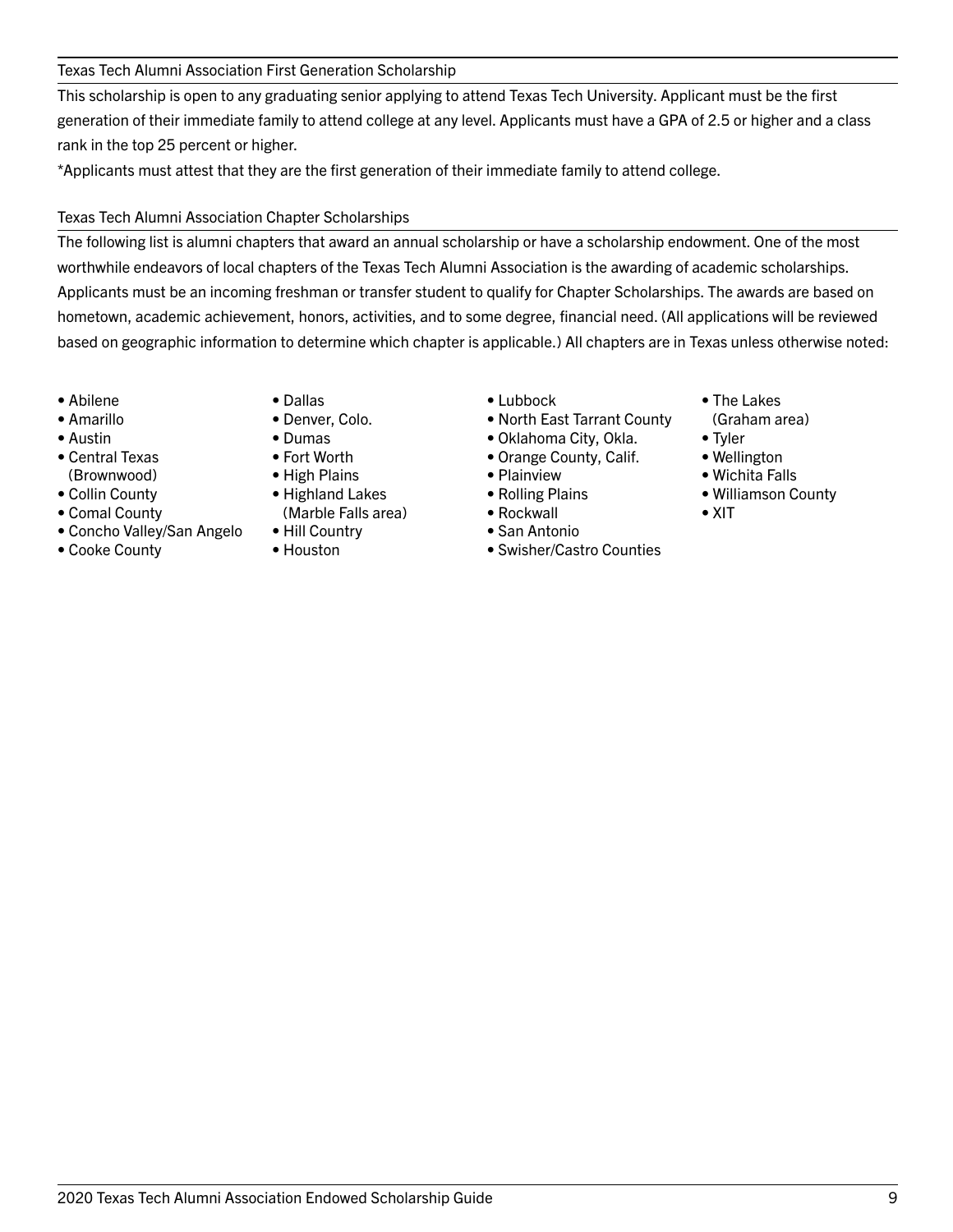# **College Scholarships**

\*The following college scholarships are selected and awarded by each individual college. Please contact the scholarship coordinator for the individual college to learn how to apply.

# **College of Agriculture Sciences and Natural Resources**

#### 325 Stanley E. Anderson Scholarship Fund (Livestock Judging)

This scholarship in honor of former livestock judging coach is open to any member of the Texas Tech University Livestock Judging Team in good standing.

# 475 Curtis L. Kemp Memorial Scholarship (Animal Science)

This scholarship is in memory Curtis L. Kemp. It is open to any junior or senior majoring in Animal Science with a GPA of 3.0 or higher. The College of Agricultural Sciences and Natural Resources Scholarship Committee will select the recipient.

# 490 Arch G. and Mina Lamb Scholarship (Food Technology)

This scholarship honors Arch and Mina Lamb, tremendous Texas Tech alumni and supporters. It is open to a student in the College of Agricultural Sciences and Natural Resources with a major in Food Technology. Applicants may be of any classification, and there is no minimum GPA.

# 495 Lockett Foundation Scholarship Fund (General)

This scholarship is open to all majors in the College of Agricultural Sciences and Natural Resources regardless of geographic region. This scholarship is open to entering freshmen or currently enrolled with a GPA of 3.0 or higher. This scholarship is renewable if the student maintains a GPA of 3.0, and all applicants must exhibit financial need.

# 570 Mart and Evelyn Pedersen Scholarship (Food Technology)

This scholarship was created to honor the memory of Mart and Evelyn Pedersen, formerly of El Paso, Texas, and is open to a major in the College of Agricultural Sciences and Natural Resources with preference given to a major in Food Technology.

# 611 W.B. (Dub) Rushing Ag Communications Scholarship (Agricultural Communications)

The W.B. Rushing family established this scholarship. Mr. Rushing, a Texas Tech graduate, was part owner of a Lubbock television station and a leader within the Lubbock business community. The scholarship is awarded to a student, sophomore and above who is majoring in Agricultural Communications.

# 645 Puck and Grady Taylor Scholarship (Park Administration)

This scholarship was created to honor the accomplishments in public resource management of Puck and Grady Taylor as managers of Bonham State Park, Texas Parks and Wildlife Department, Lake Fannin National Grasslands and U.S. Department of the Interior. This award is available to sophomores, juniors and seniors majoring in Park Administration or Landscape Architecture who have a 2.5 GPA overall and 3.0 GPA in their major.

# 907 TTAA Bill Quattlebaum Scholarship (General)

This scholarship funded by various donors will provide a scholarship to an undergraduate student in the College of Agricultural Sciences and Natural Resources. This scholarship is open it all majors and the recipient will be selected by the CASNR Scholarship Committee.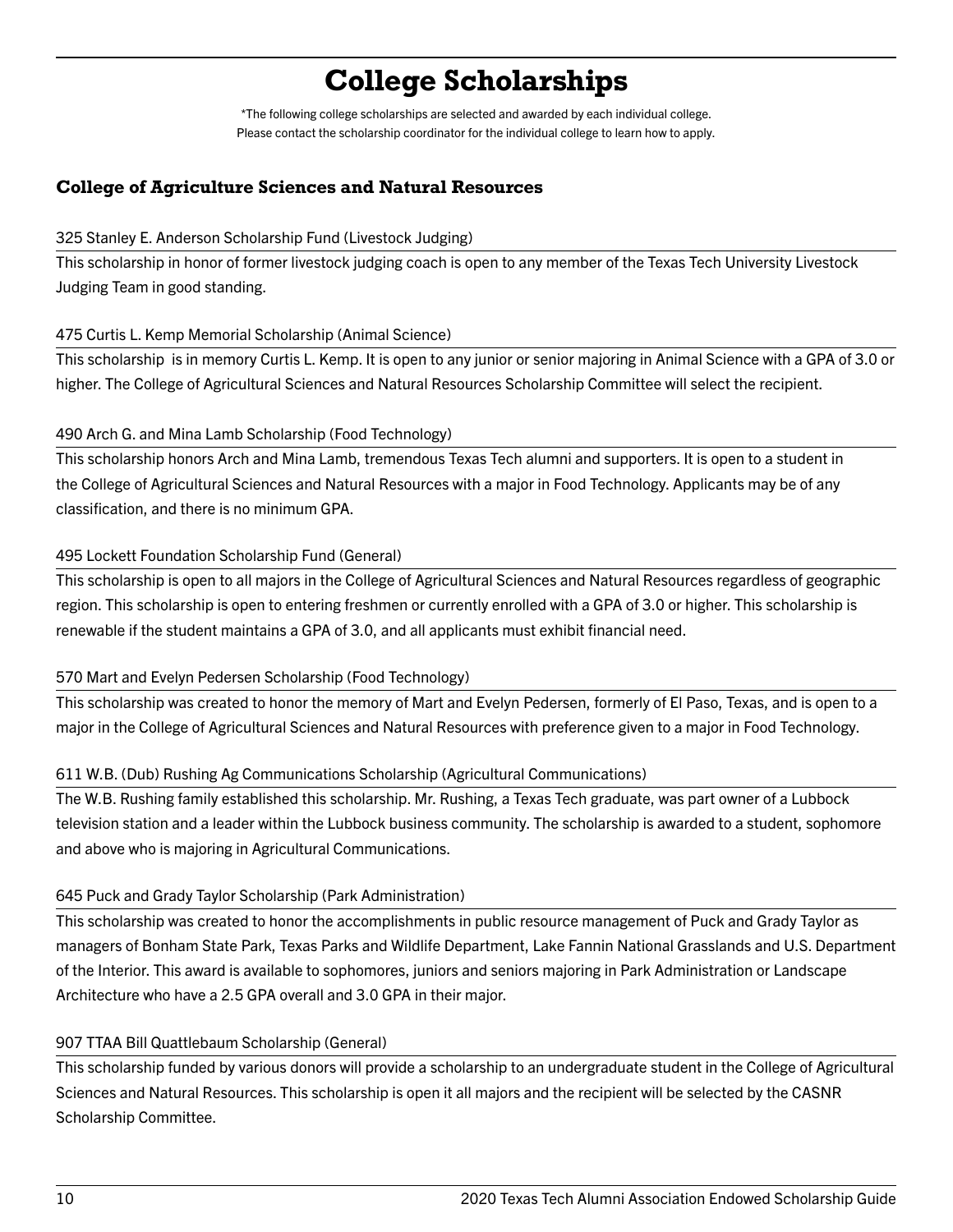#### 908 TTAA Barry and SuDeline Street Scholarship (General)

This scholarship is open to any current undergraduate student in the College of Agricultural Sciences and Natural Resources. This award is open to all majors and classifications in the college.

# **College of Architecture**

# 395 William C. Early Scholarship (Thesis Design)

This scholarship established by William C. Early is to help provide assistance to a thesis design student in the College of Architecture in the aid of a student's tuition. The faculty scholarship committee shall select the student.

#### 525 Mahaley-Thompson Scholarship (General Architecture)

This scholarship is open to current students majoring in architecture.

# **College of Arts and Sciences**

#### 050 Paul Marion Memorial Fund (English)

This scholarship was created to honor the memory of Capt. Paul Edward Marion, who graduated from Texas Tech in 1993 with degrees in English, Art History and Studio Art. The scholarship is open to a student with any major in the Department of Art.

#### 076 Skyraider Scholarship Fund (Military Sciences)

This scholarship was created to support a student enrolled in or who has completed Aerospace Studies courses offered by AFROTC Detachment 820 at Texas Tech.

# 168 Dr. and Mrs. David Carr Scholarship (General Scholarships)

This fund established by David and Diana Carr is intended to provide scholarships to students who are in good standing with a GPA of at least 3.0 regardless of major.

#### 305 James G. Allen, Gen. Ross Ayers Department of English Scholarship (English)

This endowment was created to honor the memory of James G. Allen. The endowment will award a \$250 a semester scholarship for a maximum period of four years (\$2,000) to a single student graduating from Lubbock High School and pursuing a degree in English or Journalism.

#### 310 Ali-Amir-Moez Scholarship (Mathematics)

This scholarship honors the memory of former Texas Tech University professor and provides a research grant to the math department at Texas Tech.

# 335 Virginia Balch Scholarship In History (History)

This scholarship was established in memory of Virginia Balch and recognizes one outstanding graduate student majoring in History or a graduate instructor.

# 390 David M. Dickey Art Scholarship (Art)

This scholarship endowment honors the memory of David M. Dickey, a former Texas Tech student who majored in Art Studio. It will be awarded to a current graduate student in the Department of Art who is majoring in Art Studio (Photography).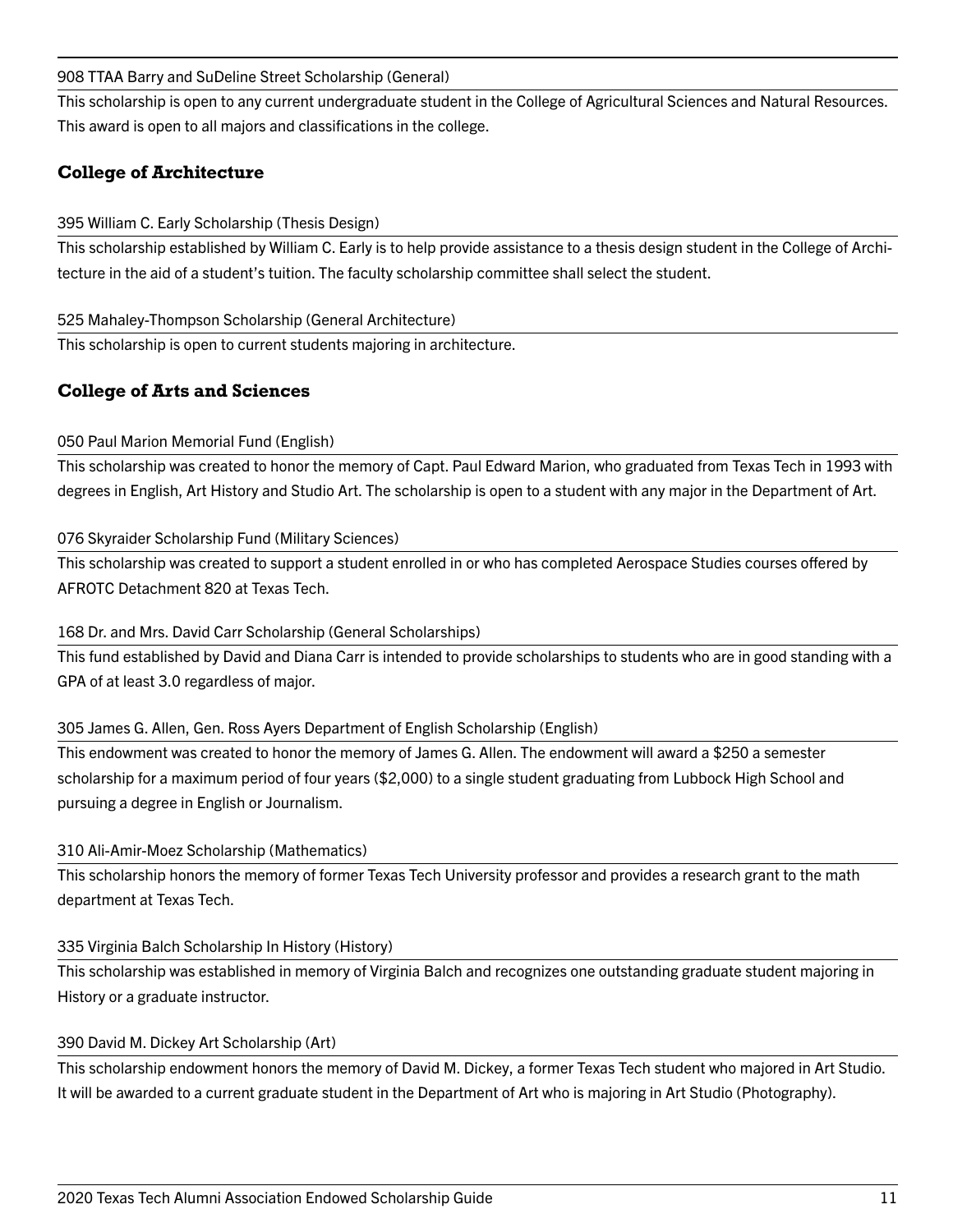#### 350 Claude V. Bridges Memorial Scholarship (Philosophy)

This scholarship established in memory of Claude V. Bridges of Parkton, Md., is open to graduate or undergraduate student majoring or minoring in Philosophy and is in good academic standing.

#### 355 Robert Trent Brown Scholarship (General Scholarships)

Established to award a scholarship to a student in Arts and Sciences with an interest in law and who is an individual with high moral character. The recipient would be asked to correspond with the donors of this scholarship to advise them of his/her goals and aspirations.

#### 366 R. Guy Carter Liberal Arts Scholarship (Liberal Arts)

This fund was established by R. Guy and Phyllis Carter to be used to award a single student with a Liberal Arts major a onetime scholarship.

#### 367 R. Guy Carter Political Science Scholarship (Political Science)

This fund was established by R. Guy and Phyllis Carter to be used to award a single student majoring in Political Science, a one-time scholarship. The faculty of the Department of Political Science will select winners.

#### 435 Health Exercise and Sports Science Alumni Memorial Scholarship Fund (ESS)

This scholarship was funded to provide awards to two students annually. Recipients must be a sophomore or above majoring in Health, Exercise and Sports Sciences and must have a 2.5 GPA. Higher consideration will be given to applicants that demonstrate financial need.

#### 470 Interfaces Symposium Scholarship (Psychology)

This endowment honors the achievements of psychology professors Dr. Anderson, Dr. Cobb and Dr. Locke. It is open to any student majoring in psychology in good standing.

# 510 Maj. Gen. Vince Luchsinger Scholarship (Psychology)

This scholarship was established by Retired Air Force Maj. Gen. Vince Luchsinger of Parkton, Md., to assist students in the advancement of their education. Gen. Luchsinger was the senior psychologist in the armed forces before his retirement. It is open to students pursuing studies in military applications of psychology.

# 550 Dr. and Mrs. Barry Norman Scholarship (Psychology)

This scholarship is awarded to a current student majoring in Psychology who attended a Texas high school as selected by the Department of Psychology.

#### 555 Public School Math Teachers Scholarship (Mathematics)

This scholarship is open to current students majoring in mathematics as determined by the scholarship and awards committee of the Texas Tech University Department of Mathematics.

#### 560 Patrick O'Dell Graduate Scholarship (Mathematics)

This scholarship created by Texas Tech Mathematics Ph.D.s and doctoral faculty advisors provides stipends for mathematics graduate students who are capable of earning a Ph.D. as determined by the departmental Graduate Committee and the Scholarship and Awards Committee.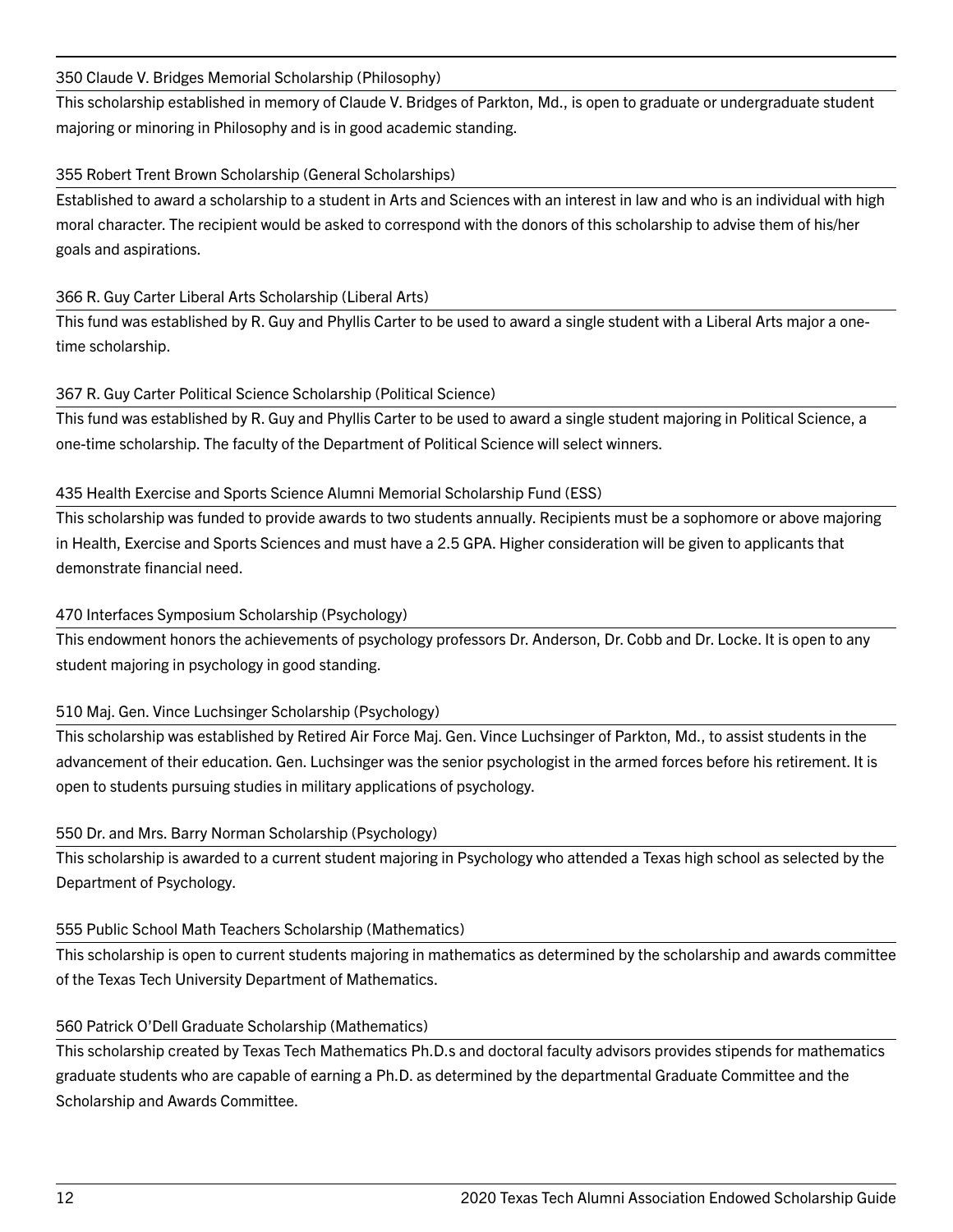#### 600 Herman Reynolds Math Graduate School Scholarship (Mathematics)

This scholarship is open a graduate student in mathematics. The scholarship committee of the Department of Mathematics will select winners.

# 610 W.B. (Dub) Rushing Scholarship in Math (Mathematics)

The W.B. Rushing family established this scholarship. Mr. Rushing, a Texas Tech graduate, was part owner of a Lubbock television station and a leader within the Lubbock business community. The scholarship is awarded to declared mathematics majors, sophomore and above.

#### 655 Paul Thompson Scholarship in Mathematics (Mathematics)

This scholarship is open to any student majoring in mathematics at Texas Tech University as selected by the scholarship committee of the department.

#### 665 TTU Chapter of SIAM Math Scholarship (Mathematics)

This scholarship is open to a student who is in at least the second year of graduate school majoring in Math or Statistics, and is at least a second-year member of the Student Chapter of Society of Industrial and Applied Math and has never previously received the SIAM scholarship.

#### 670 R. S. Underwood Scholarship (Mathematics)

This scholarship is open to any student majoring in mathematics at Texas Tech University as selected by the scholarship committee of the department.

#### 680 Derald Walling Scholarship in Math (Mathematics)

This scholarship is open to any mathematics major who is being certified to teach on the secondary level.

# 695 W.D. Wilson Scholarship in Law (Pre-Law)

This scholarship is open to any freshman interested in attending Law School. Academic achievement will be considered, however, it is not the primary factor in selection. Financial need will be a factor in selection. Applicants should exhibit good moral character.

#### 700 Paul Woods Scholarship In History (History)

This scholarship is open to all majors in good standing in the Department of History at Texas Tech University.

# 903 Britt, Baez, Osmolski Memorial Fund (Military Sciences)

This scholarship was created to award a scholarship to one cadet enrolled in the Texas Tech Army ROTC who is also a member of Ranger Company and completes the following tasks: minimum of a 270-point score (90 percent in each event), a 2.5 cumulative GPA and complete at 12-mile road march in less than 3 hours with a 35-lb rucksack and weapon. The recipient must be approved by a board consisting of the PMS, one NCO, two senior cadets from Ranger Company and must be a contracted cadet.

#### 913 George H. O'Brien Medal of Honor Memorial Scholarship (General)

This scholarship, given in memory of the only Medal of Honor recipient who graduated from Texas Tech University, is open to a Texas Tech University student who is an active U.S. Marine or was honorably discharged; or is a direct descendant of a U.S. Marine who is active or honorably discharged. Applicants must have a 3.0 GPA or higher and a current copy of the marine's DD214 submitted with application.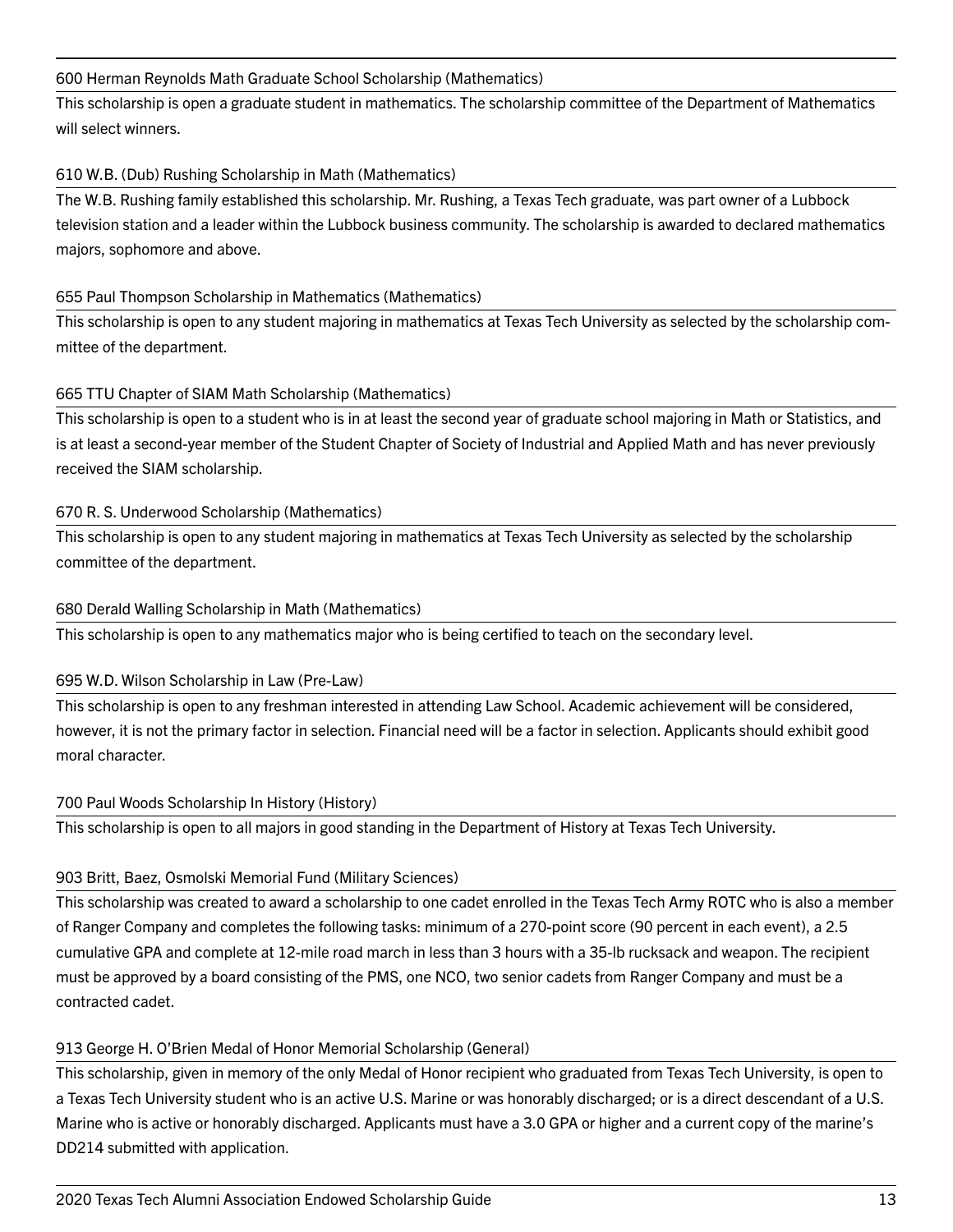918 Lt. Alfred L. Kincer Memorial Scholarship (Military Sciences)

This scholarship is open to a student enrolled as a full-time student (12 undergraduate hours or 9 graduate hours) at Texas Tech University. Applicants must possess a cumulative 2.0 GPA and be enrolled as an MSIII in Military Science.

# **Jerry S. Rawls College of Business**

# 300 Malouf Abraham Scholarship (General Scholarships)

Malouf and Iris Abraham of Canadian, Texas, established to this scholarship. It provides scholarships to undergraduate students in the Rawls College of Business. Winners of this scholarship award will be selected by the Rawls College of Business.

375 Solon Clements Jr. Scholarship in Business Administration (General Scholarships) Funded by an endowment provided by the Clements Corp., this scholarship is awarded to a deserving student in the Rawls College of Business.

380 R. Canon Clements Scholarship in Business Administration (General Scholarships) Funded by an endowment provided by the Clements Corp., this scholarship is awarded to a deserving student in the COB.

#### 400 Economics Scholarship (Economics)

This scholarship was established to award a single one-time award to an incoming or current student pursuing a degree in Economics.

#### 404 W.B. (Dub) Rushing Scholarship in Business Administration (General Scholarships)

The W.B. Rushing family established this scholarship. Mr. Rushing, a Texas Tech graduate, was part owner of a Lubbock television station and a leader within the Lubbock business community. The scholarship is awarded to declared business majors, sophomore and above.

# 535 William E. Miller Scholarship in Business Administration (General Scholarships)

This scholarship is awarded to a student in the Rawls College of Business with an interest in small business or entrepreneurship and is an individual with a high moral character. The recipient would be asked to correspond with William and Linda Miller to advise them of his/her goals and aspirations.

# 540 Morgan-Stalcup Scholarship Fund (General Scholarships)

Dean Stalcup and Miss Morgan, who are Texas Tech graduates, established this scholarship fund. Dean Stalcup served as member of the Texas Tech Alumni Association National Board. The fund is open to current students of any classification and majoring in any course of study in business administration. Applicants must have at least a 2.5 GPA and preference will be given to applicants from Kilgore, Texas, or Longview, Texas.

# 650 Larry P. Thomas Scholarship in Accounting (Accounting)

This scholarship honors the memory of Larry Thomas, a Texas Tech graduate in Accounting from Tahoka. This scholarship is open to a student majoring in Accounting in the Rawls College of Business and is based on need.

#### 660 Tom Abraham Graduate Fellowship

Open to any graduate student in the Rawls College of Business.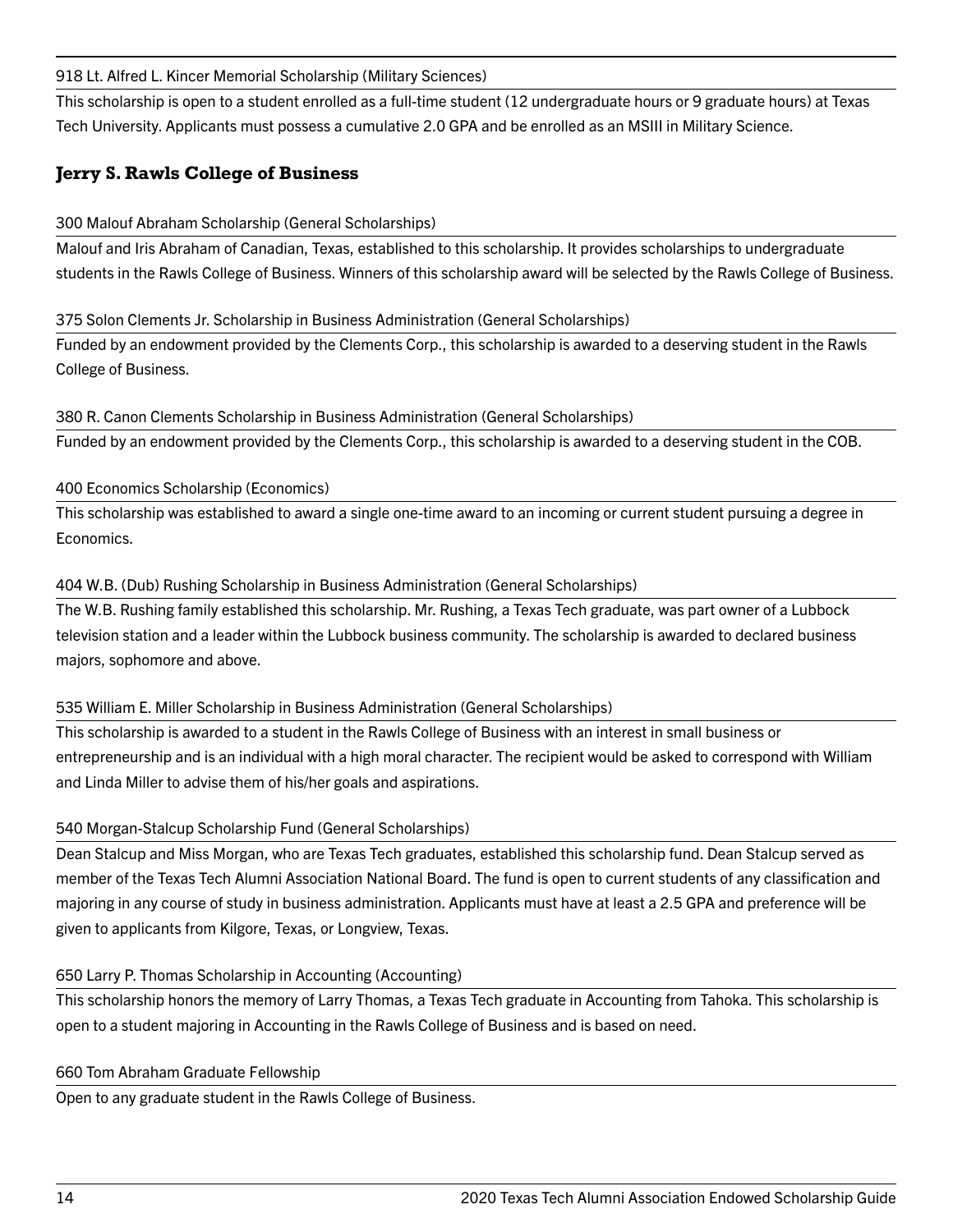911 John and Ann Redmon Scholarship (Management)

This scholarship is open to a sophomore majoring in Management in the Rawls College of Business. Applicants must have a GPA of 2.75 to 3.0 and must exhibit financial need. Preference will be given to students from the Houston or Midland area.

# **Edward E. Whitacre Jr. College of Engineering**

#### 365 Raymond Argyle Carter Scholarship Fund (Petroleum, Mechanical, Chemical)

This endowment was established to support one undergraduate student in the Whitacre College of Engineering in the areas of Petroleum, Mechanical or Chemical Engineering with a GPA of at least 3.0, who is a United States citizen, demonstrates high academic commitment and exhibits good character and leadership.

#### 410 Earl Fuson Engineering Scholarship Fund (General)

The scholarship was created to support one undergraduate student in any engineering major at Texas Tech.

# 425 Pete Davis Memorial Fund (Electrical)

For a junior or senior electrical engineering major. Preference is given to students with demonstrated involvement in departmental activities. Established by the John O. Davis family in memory of their son, a senior electrical engineering student during 1977-78.

# 515 H.J. McKenzie Scholarship in Industrial Engineering (Industrial)

This scholarship is open to current students majoring in Industrial Engineering in the Edward E. Whitacre Jr. School of Engineering at Texas Tech University.

# 565 Rosann and Howard Pebley Scholarship in Mechanical Engineering (Mechanical)

This scholarship is open to a current student majoring in Mechanical Engineering as chosen by the scholarship committee in the Edward E. Whitacre Jr. School of Engineering.

# 605 T.A. Rogers Scholarship in Engineering (General)

This scholarship honors the memory of T. A. Ross, who was widely known a very generous man and a credit to the Lubbock business community. This scholarship is open to a student of any major in good standing in the College of Engineering.

# 618 W.B. (Dub) Rushing Scholarship in Industrial Engineering (Industrial)

The W.B. Rushing family established this scholarship. Mr. Rushing, a Texas Tech graduate, was part owner of a Lubbock television station and a leader within the Lubbock business community. The scholarship is awarded to declared Industrial Engineering majors, sophomore and above in the Edward E. Whitacre Jr. School of Engineering.

# 675 Roger Vest Engineering Scholarship (Electrical)

This scholarship is open to a student majoring in Electrical Engineering in good standing in the Edward E. Whitacre Jr. School of Engineering as selected by the scholarship committee.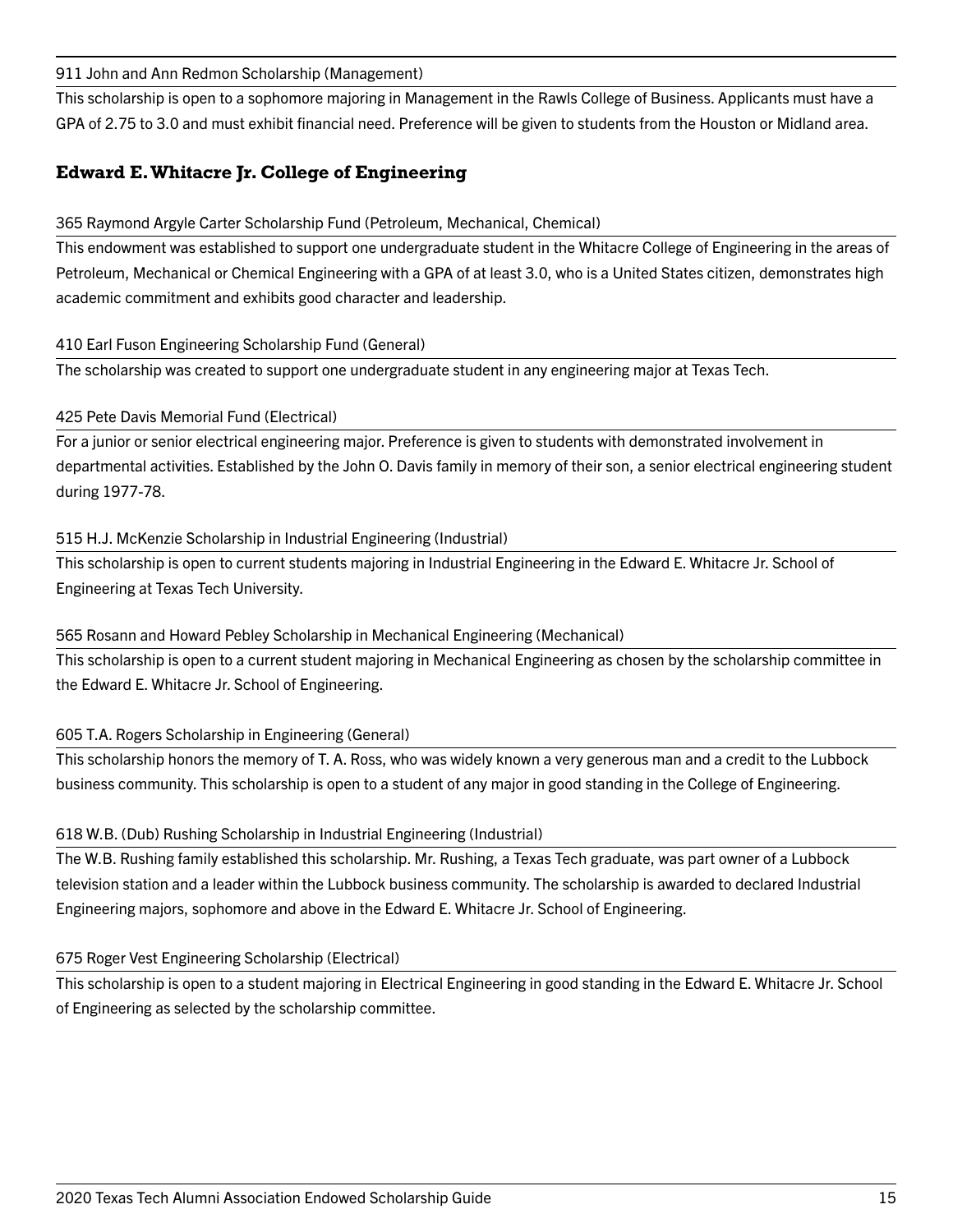# **Honors College**

#### 370 Peder G. Christiansen Honors College

This scholarship is awarded to a student in the Honors College based on their academic achievement and financial need in continuing his or her education at Texas Tech University. The Dean of the Honors College will select the honoree for this award.

# 919 Christopher Aaron Rodriguez Memorial Scholarship (TTAA Honors College Scholarship Fund)

This scholarship honors the memory of former Texas Tech Honors College student Christopher Aaron Rodriguez. The purpose of this scholarship award is to aid in the retention of students who are in good standing in the Honors College and who represent historically under represented populations. It is open to current students, sophomore through senior, in any major with a minimum 3.0 overall GPA.

# **College of Human Sciences**

# 018 Beverly Childress Memorial Fund (Early Childhood Development)

This scholarship is for a sophomore or higher in Early Childhood Development Program. This fund established to memorialized Beverly Childress is to be used to help purchase books for a single winner of the award.

# 075 Arteburn TSAMFT Scholarship (Marriage and Family Therapy)

This scholarship was established to award a student member of the Texas Student Association of Marriage and Family Therapy Organization at Texas Tech University.

# 320 Lacey Lorene Anderson Memorial Scholarship (Child Development Research)

This scholarship honors the memory of former student Lacey L. Anderson and is awarded to a student in the College of Human Sciences that is studying in the Child Development Research Center as selected by the dean of the college.

# 345 Angela and Douglas Boren Endowment (General)

This endowment was created to provide support to students in the College of Human Sciences. Scholarships are awarded at the discretion of the dean of the college.

# 360 Jack and Vivian Broyles Scholarship (General)

This scholarship in memory of Jack Broyles of Lamesa, Texas, is open to any graduate student or undergraduate student currently enrolled in the college of Human Sciences with GPA of 3.0 or better.

# 612 W.B. (Dub) Rushing Scholarship in Hotel & Restaurant Management (RHIM)

The W.B. Rushing family established this scholarship. Mr. Rushing, a Texas Tech graduate, was part owner of a Lubbock television station and a leader within the Lubbock business community. The scholarship is awarded to declared Restaurant, Hotel and Institutional Management majors, sophomore and above in the College of Human Sciences.

# 614 W.B. (Dub) Rushing Interior Design Scholarship (Interior Design)

The W.B. Rushing family established this scholarship. Mr. Rushing, a Texas Tech graduate, was part owner of a Lubbock television station and a leader within the Lubbock business community. The scholarship is awarded to declared Interior Design majors, sophomore and above.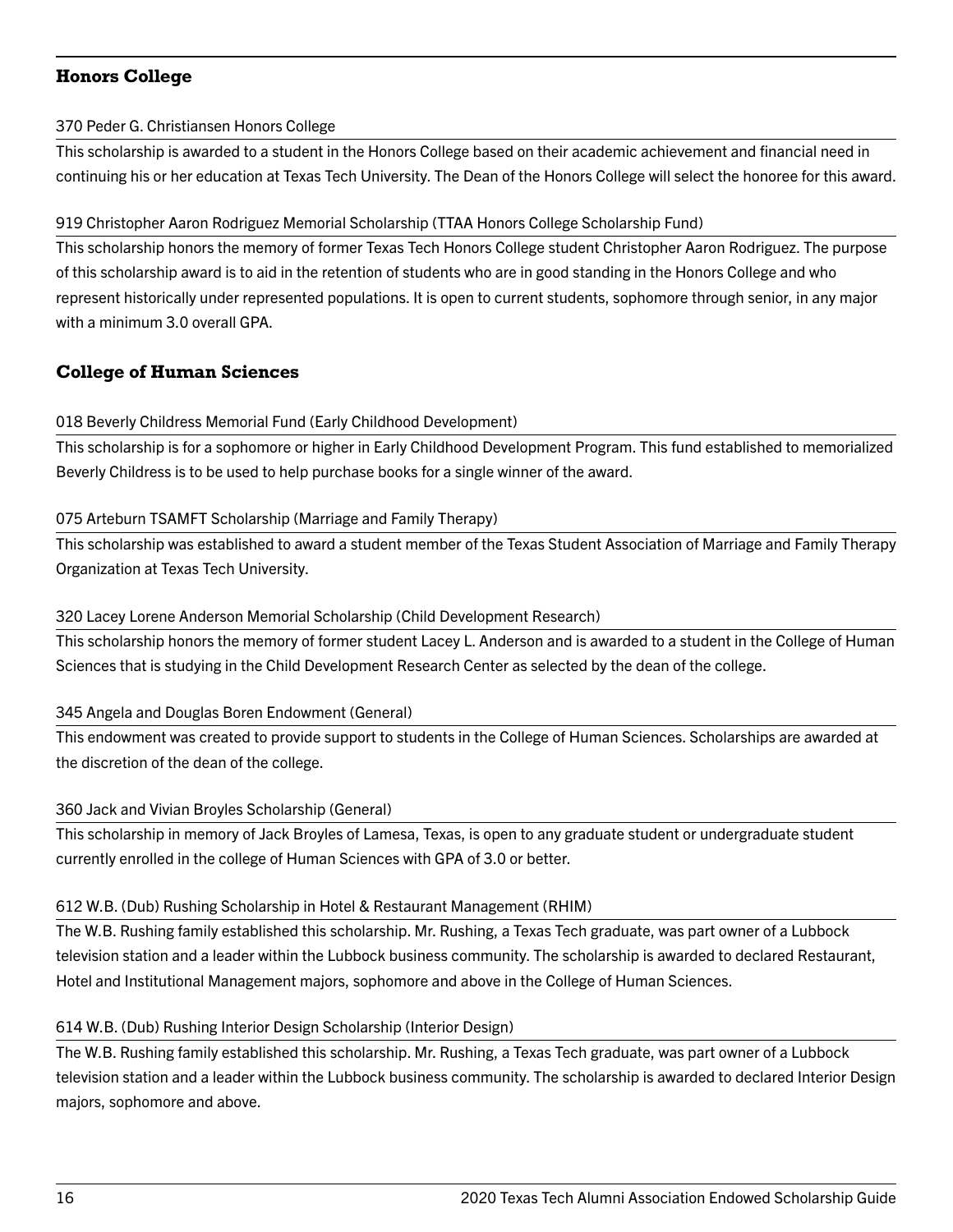#### 617 W.B. (Dub) Rushing Scholarship (Merchandising, Environmental Design and Consumer Economics)

The W.B. Rushing family established this scholarship. Mr. Rushing, a Texas Tech graduate, was part owner of a Lubbock television station and a leader within the Lubbock business community. The scholarship is awarded to declared Merchandising, Environmental Design or Consumer Economics majors, sophomore and above.

#### 618 W.B. (Dub) Rushing Scholarship in Merchandising (Merchandising)

The W.B. Rushing family established this scholarship. Mr. Rushing, a Texas Tech graduate, was part owner of a Lubbock television station and a leader within the Lubbock business community. The scholarship is awarded to declared Merchandising majors, sophomore and above in the College of Human Sciences.

#### 619 W.B. (Dub) Rushing Scholarship in Substance Abuse Studies (Substance Abuse)

The W.B. Rushing family established this scholarship. Mr. Rushing, a Texas Tech graduate, was part owner of a Lubbock television station and a leader within the Lubbock business community. The scholarship is awarded to students studying substance abuse in the Center for the Study of Addiction, sophomore and above in the College of Human Sciences.

# 690 Clarence K. Whiteside Scholarship in Human Sciences (General)

This scholarship is open to undergraduates or graduate students in any major in the College of Human Development and Family Studies who demonstrate leadership skills and potential for success. Applicants must have an overall GPA of 2.8 for undergraduates and 3.0 GPA on all graduate work.

# **College of Media and Communication**

#### 015 Cecile Parson Benz Scholarship (General)

This scholarship was established an undergraduate students who meets the college's academic requirements.

# 020 Mary Raaymakers Graduate Scholarship (Graduate)

Established by Dennis Hinde, former part-time instructor in the College of Media and Communication and a graduate of the master's program, in memory of his mother, Mary Raaymakers, this scholarship is awarded to a graduate student.

# 025 Bill Harr Memorial Scholarship (General)

This scholarship is funded by friends of Bill Harr, who was associated for many years with Southwestern Public Service Co. and was a strong supporter of the College of Media and Communication. This scholarship is awarded to any declared mass communications major meeting academic qualifications of the college.

#### 315 John B. Anderson Scholarship (Journalism)

This scholarship is funded by an endowment by family, friends and members of the Corpus Christi Press Club in memory of John B. Anderson, managing editor of the Corpus Christi Caller-Times, and a former member of the Mass Communications Advisory Committee. The scholarship is awarded to entering freshmen and above who intend to major in journalism.

# 340 Don Belding International Scholarship (Advertising)

Established by Don Belding, a member of the Mass Communications Hall of Fame, this scholarship is intended for students (freshman and above) who are interested in International Advertising.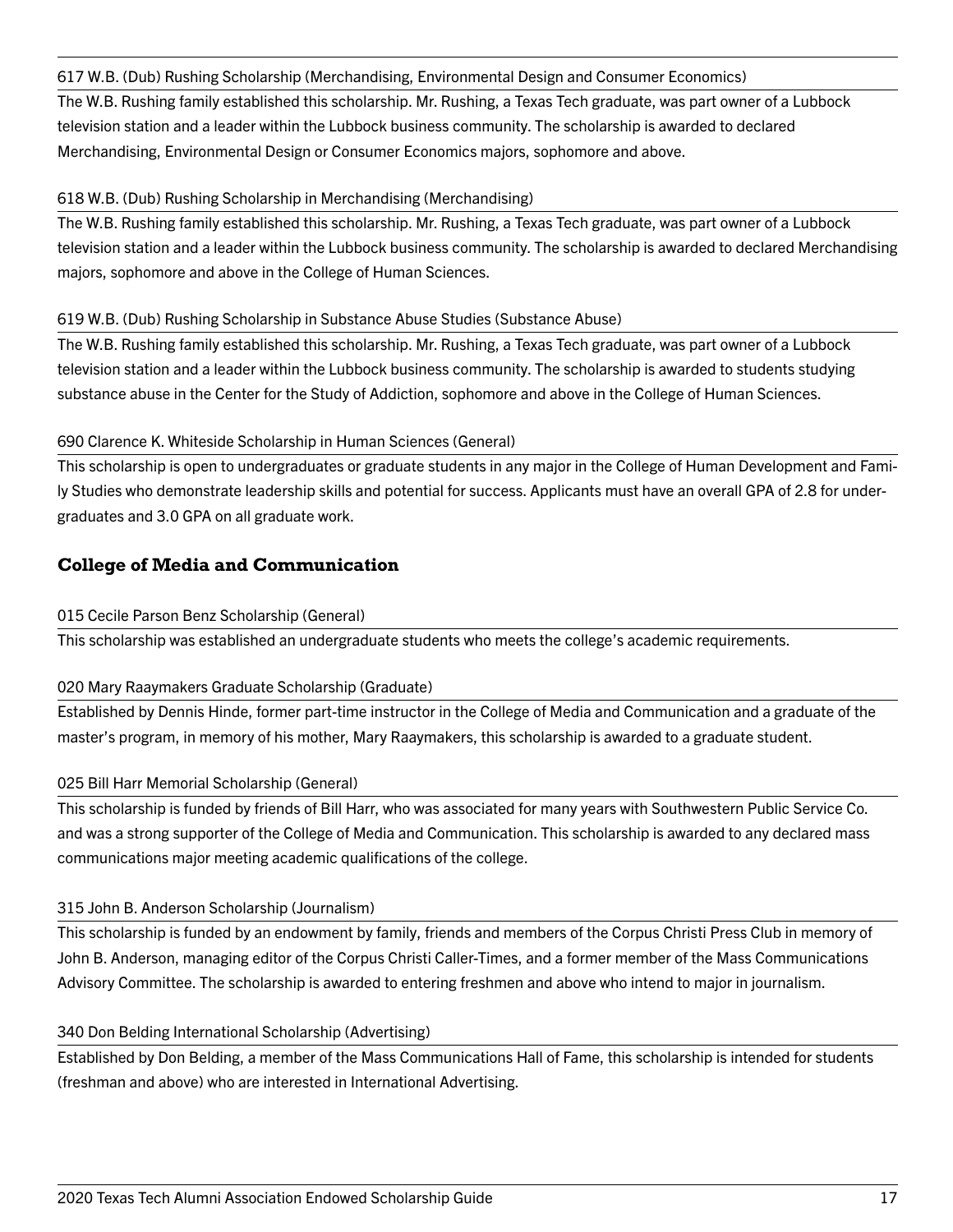#### 385 Dick Cook Scholarship (Advertising)

This Scholarship is funded by an endowment established by contributions from family and friends in memory of Richard J. Cook, advertising manger of the Lubbock Avalanche-Journal, and adjunct professor of Advertising at Texas Tech University. This scholarship is awarded to a declared advertising major, freshman and above.

#### 405 Larry and Charlotte Franklin Journalism Scholarship (Journalism)

This scholarship is funded through an endowment established by Larry and Charlotte Franklin. Mr. Franklin was chairman of Hart-Hanks Communications Inc. of San Antonio, Texas, and is a member of the Mass Communications Hall of Fame. This scholarship is awarded to a declared journalism major, freshman or above.

#### 415 W.E. Garets Scholarship in Journalism (Journalism)

This scholarship is funded by contributions from various individuals in honor of W.E. Garets, former chairperson of the Department of Journalism at the College of Media and Communication at Texas Tech University and a member of the Media and Communication Hall of Fame. This scholarship is awarded to a declared journalism major, junior or above.

#### 420 Lloyd Glover Scholarship (Journalism)

This scholarship is funded through an endowment established by Lloyd Glover, retired editor and publisher of the Pharr Press, Pharr, Texas, and a journalism graduate from Texas Tech University. The scholarship is awarded to a declared journalism majored classified as a freshman or above.

#### 430 Charles A. Guy Scholarship (Journalism)

This scholarship was established originally by the Lubbock Chapter of Sigma Delta Chi in honor of Charles A. Guy, editor and publisher of the Lubbock Avalanche-Journal. This scholarship is endowed by funds received from the sale of the book, "The Paradoxical Plainsman" written by Freda McVay, retired faculty member of the College of Mass Communications at Texas Tech University. This scholarship is awarded to a declared journalism major classified as a sophomore or above.

# 440 Rollin and Helenoire Herald Scholarship (Photography)

Established by Rollin Herald, a retired professional photographer in Lubbock, Texas, this scholarship is for a student who is training in the professional area of photography or visual communications.

# 445 J. Culver and Elizabeth Hill Scholarship (Advertising)

Established by Mr. and Mrs. J. Culver Hill, this scholarship is awarded to a declared advertising major, junior or above, who meets the academic requirements as established by the College of Media and Communication.

#### 460 Hutcheson Journalism Scholarship (Journalism)

Funded by an endowment established by C.R. "Choc" Hutcheson, this scholarship is awarded to a declared journalism major, sophomore or above, with a 2.5 or higher GPA. Award is based on merit and need.

# 500 E.E. & Fannie Mae Lokey Scholarship (Graduate)

Established by Patsy R. Lokey, an alumna, in honor or her parent, E.E. and Fannie Mae Lokey, this scholarship is awarded to a graduate student with any major in media and communications.

#### 530 Mass Comm Week Scholarship (General)

This scholarship is open to any junior or senior in the College of Media and Communication with a 2.5 GPA.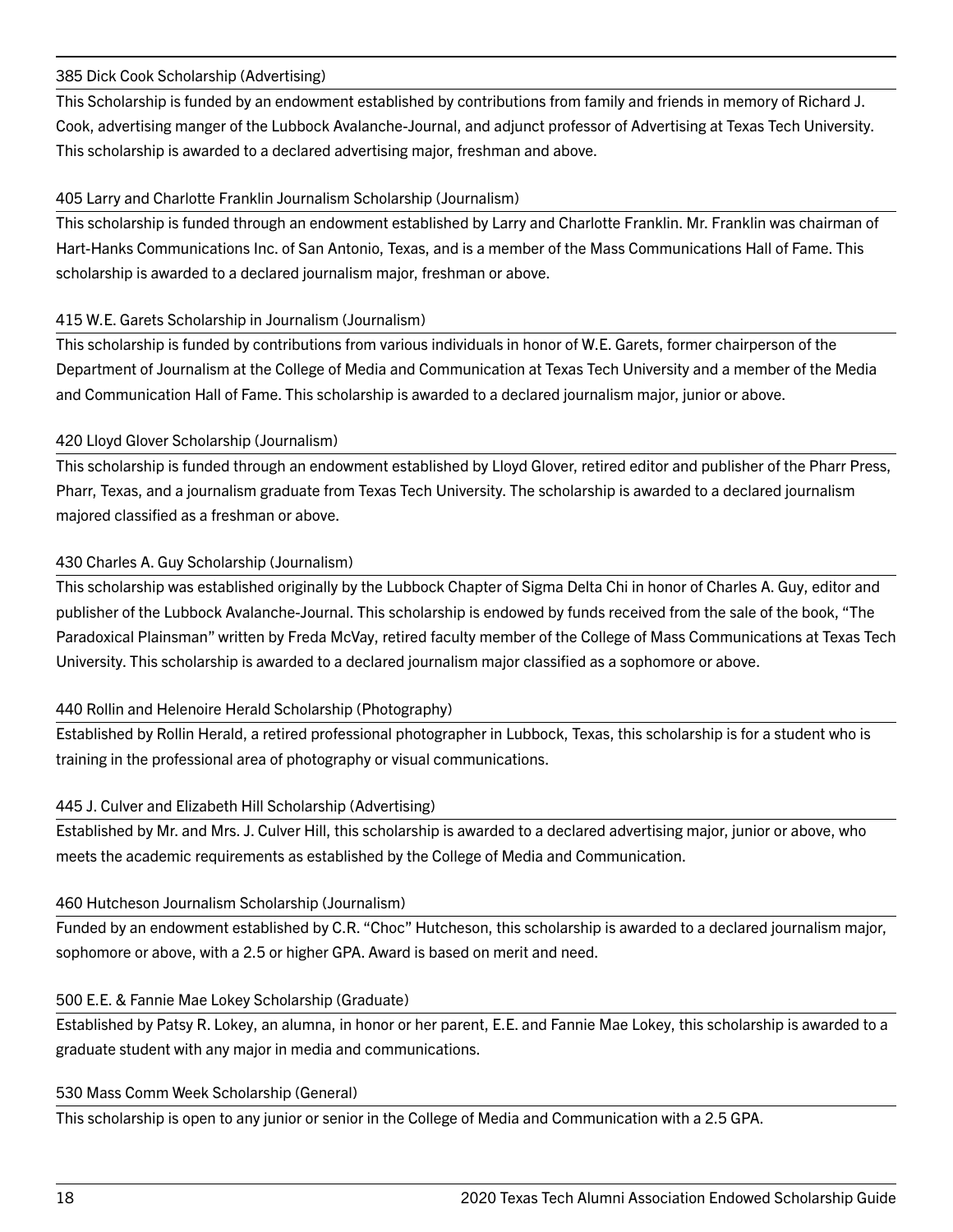#### 575 Phil and Victoria Price Endowed Scholarship (General)

This scholarship is funded from an endowment established by friends of the Prices. Mr. Price is a member of the Media and Communication Hall of Fame. The scholarship is awarded to any mass communications major who is a Texas or New Mexico resident working at least half-time to pay for his or her college expenses.

#### 580 Public Relations Student Society of America Scholarship (PRSSA)

This scholarship was established and endowed by the Public Relations Student Society of America for a member who has demonstrated leadership in the organization.

585 Public Utilities Communicators Association (PUCA) Presidential Scholarship Honoring Ray Ward (Advertising, Public Relations)

Established and endowed by the Public Utilities Communicators Association in honor of Lawrence R. Ward for his service as national president, this scholarship is awarded to a declared advertising or public relations major, freshman or above, who meets the academic requirement of the college.

# 595 C.W. Ratliff Scholarship (Journalism)

This scholarship is funded by an endowment established by the C.W. Ratliff family. Ratliff was considered to be the "Dean of West Texas Journalism." He was one of the first editors of The University Daily and one of the first journalism graduates. C.W. Ratliff is a member of the Media and Communication Hall of Fame. This scholarship is awarded to a student in journalism or electronic media and communications, sophomore or above.

# 685 Catherine Louise and James Stephens Ward Scholarship (Advertising)

Established and endowed by Ray and Betty Blankenship Ward in honor of their children, Catherine Louise and James Stephens Ward, graduates of Texas Tech University. Scholarship is for the benefit of advertising majors, freshman and above.

# 615 W.B. (Dub) Rushing Journalism Scholarship (Journalism)

The W.B. Rushing family established this scholarship. Mr. Rushing, a Texas Tech graduate, was part owner of a Lubbock television station and a leader within the Lubbock business community. The scholarship is awarded to declared journalism majors, sophomore and above.

# 625 John and Janet B. Scoggin Journalism Scholarship (Journalism)

This endowed scholarship was established by the Scoggin family for any declared Journalism major who is a graduate of a Lubbock County high school.

# **J.T. & Margaret Talkington College of Visual and Performing Arts**

#### 031 Dean Killion Memorial Scholarship (General)

This scholarship fund honors the memory of the former director of bands at Texas Tech, Dean Killion. The award is given to a student in the Department of Music in the College of Visual and Performing Arts.

#### 330 Anderson-Swenson Scholarship in Music (Applied Music, Music Education)

This scholarship is open to a student majoring in Applied Music or Music Education in the College of Visual and Performing Arts.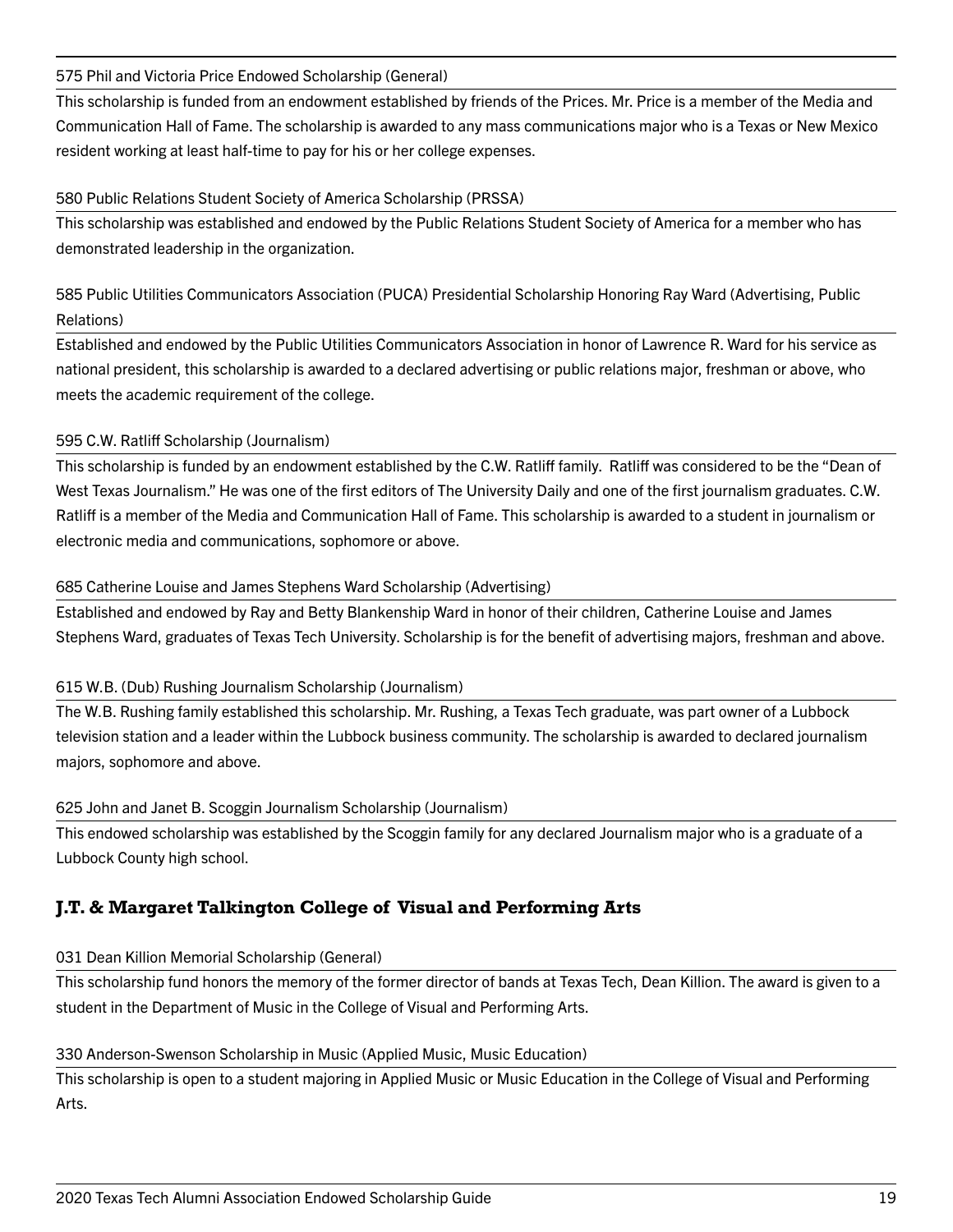#### 480 Dean Killion Scholarships in Music (Goin' Band)

This scholarship honors the memory of the former Director of Bands at Texas Tech, Dean Killion. The award is given to student that is a member of the Goin' Band from Raiderland.

# 621 W.B. (Dub) Rushing Voice Scholarship in Music (Voice)

The W.B. Rushing family established this scholarship. Mr. Rushing, a Texas Tech graduate, was part owner of a Lubbock television station and a leader within the Lubbock business community. The scholarship is awarded to declared music (voice) majors, sophomore and above.

# 666 TTAA College of Visual and Performing Arts Scholarship (General)

Open to all majors and classifications in the College of Visual and Performing Arts.

# 921 TTAA Sybil and Richard Dickey Scholarship (General)

This scholarship is open to any student majoring in Art the College of Visual and Performing Arts. Applicants must have a 2.5 GPA or better.

# Diversity Scholarships

# 135 Turner Construction Diversity Scholarship Fund (Underrepresented)

This scholarship is awarded to a qualified student in the Department of Construction Engineering Technology in the college of Engineering. Winners will be selected by Turner Construction based on recommendations made by the Department of Construction Engineering at Texas Tech. Students must have a 2.7 cumulative GPA, a 3.0 GPA in their coursework and be a female or a student from an underrepresented group in the Department of Construction Engineering.

# 901 Black Faculty Staff Association/J.T. Braxton Scholarship in Music (African-American)

This scholarship is open to a student in the Department of Music in the College of Visual and Performing Arts. Preference will be given to an African-American music student who must be admitted into the music program and be a jazz musician.

# 917 Johnson-Stafford Scholarship (African-American)

This scholarship provides funds available to pay tuition, fees, and/or books for first a generation or minority student. Preference is given to ethnic minority African-American students. Applicants may be entering freshmen or existing students with special preference given to students that participate in the Mentor Tech program. Applicants must have a 2.5 GPA or higher.

# Texas Tech University Health Sciences Center/Medical School Scholarships

# 521 Donald Mac Nair Endowed Scholarship (Allied Health)

This scholarship, established by Donald Mac Nair, M.D., is open to any student accepted into an Allied Health degree-granting program at the Texas Tech Health Sciences Center School of Allied Health. Applicants must have an overall 3.0 GPA for previous classwork and maintain a full-time course load during the scholarship period. Financial need will be considered with candidates of equal GPA. This scholarship is renewable on an annual basis.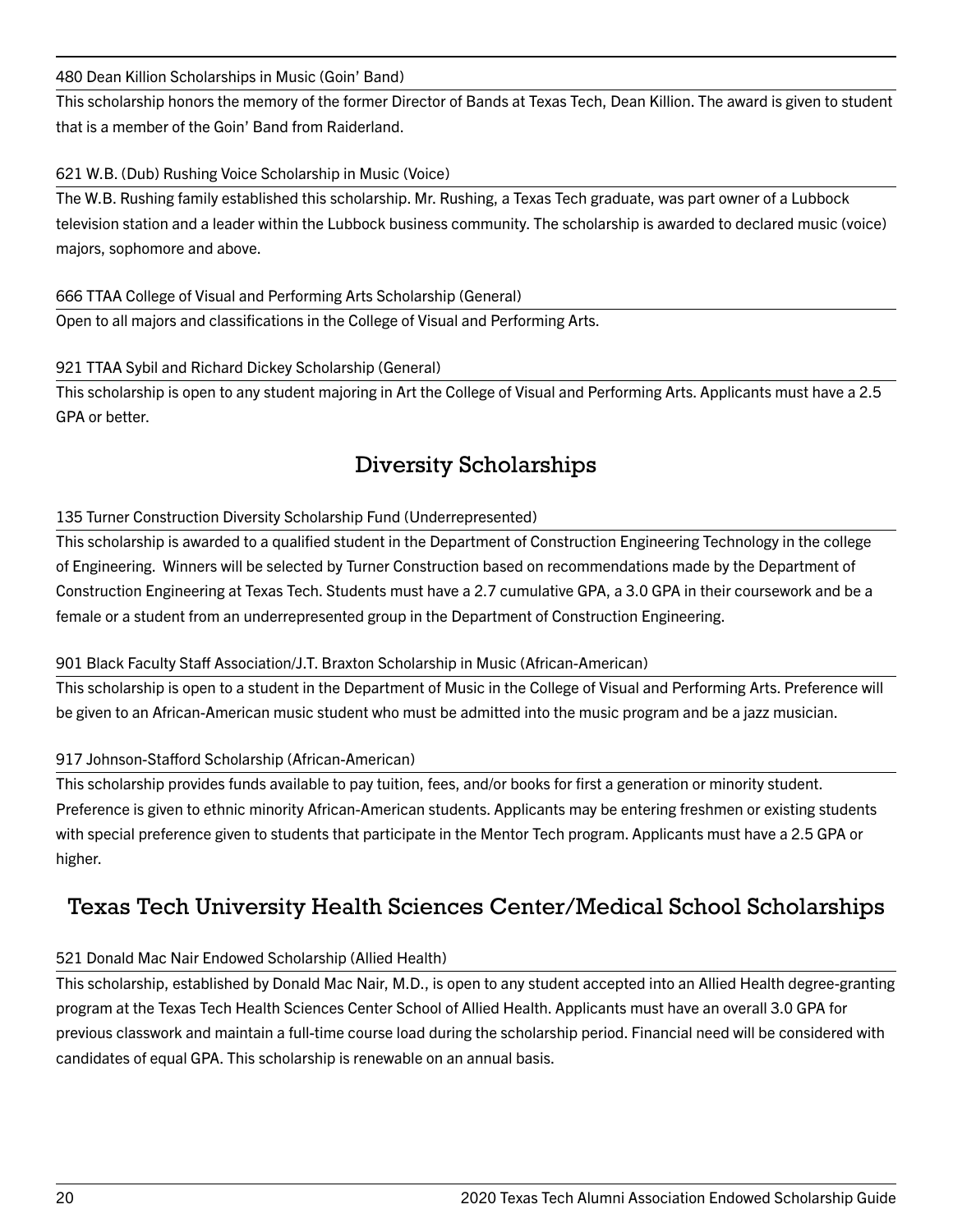#### 450 Holland Nursing Endowment (Nursing)

This scholarship endowment is in memory of Irene R. Holland, R.N. and her children, Irene L. Sample and Mary E. Nunnally. It is open to nursing students who reside in the Permian Basin, attend nursing school at the Health Sciences Center in Odessa, Texas, and exhibit a financial need.

# 905 Chandler Craig Scholarship Fund (Pre-Med)

This endowment was funded to assist Hamilton, Texas high school graduates in the Top 10 percent of their graduating class with a minimum ACT score of 25. Applicants must pursue a course of study that would qualify the student for application to medical school. This is a renewable scholarship for up to four years if the following requirements are met: 1. Recipient must remain in a pre-med curriculum 2. Recipient's first year GPA must be at least 3.2 cumulative 3. Recipient's second year GPA must be at least 3.3 cumulative 4. Recipient's third-year GPA must be at least 3.4 cumulative\* (All GPA

requirements can be waived with the permission of the donor.)

#### 916 Bobbie Ruth Silcott Memorial Scholarship Endowment (Nursing)

This scholarship was created by James Silcott to honor the memory of his wife, Bobbie Ruth Silcott. This scholarship is open to students in the school of nursing. Applicants must have at least average admissions scores or above and must maintain a 2.5 GPA to remain on scholarship.

# Miscellaneous Scholarships

#### Benton Family Red Raider Scholarship (Van Alstyne High School)

The recipient of this scholarship must be a graduate of Van Alstyne High School that will attend Texas Tech University. Need, academic performance, activities, community service, work experience and leadership are all items that will be considered in selecting the recipient of this scholarship.

#### 145 West Texas Running Club (General)

This scholarship is open to any attending, incoming or current student at Texas Tech University in any major field. The West Texas Running Club Scholarship Committee will select the recipients.

#### 148 Helping Hands Scholarship Fund (General)

C.R. "Choc" Hutcheson created this scholarship in order to provide students a "helping hand" as they attempt to attend Texas Tech.

#### 150 Wick Alexander Scholarship (Arlington High School)

Established by Dr. R.G. Alexander in 1987 to award \$500 annually for up to four years (\$2,000 total), this scholarship goes to an incoming student graduating from Arlington High School. Students will be selected on the dual merits of academic and activity involvement. Recipient must maintain a 3.0 cumulative GPA to renew the scholarship.

#### 152 Edmond and Helen Anderson Endowment (Junior College Transfer)

This endowment honors the memory of Edmond and Helen Anderson, Texas Tech graduates and long-time supporters. It is open to students transferring to Texas Tech University from junior colleges. It awards \$2,000 to students who have at least a 3.0 GPA and are selected on the basis of scholastic achievement, academic honors and community or campus involvement.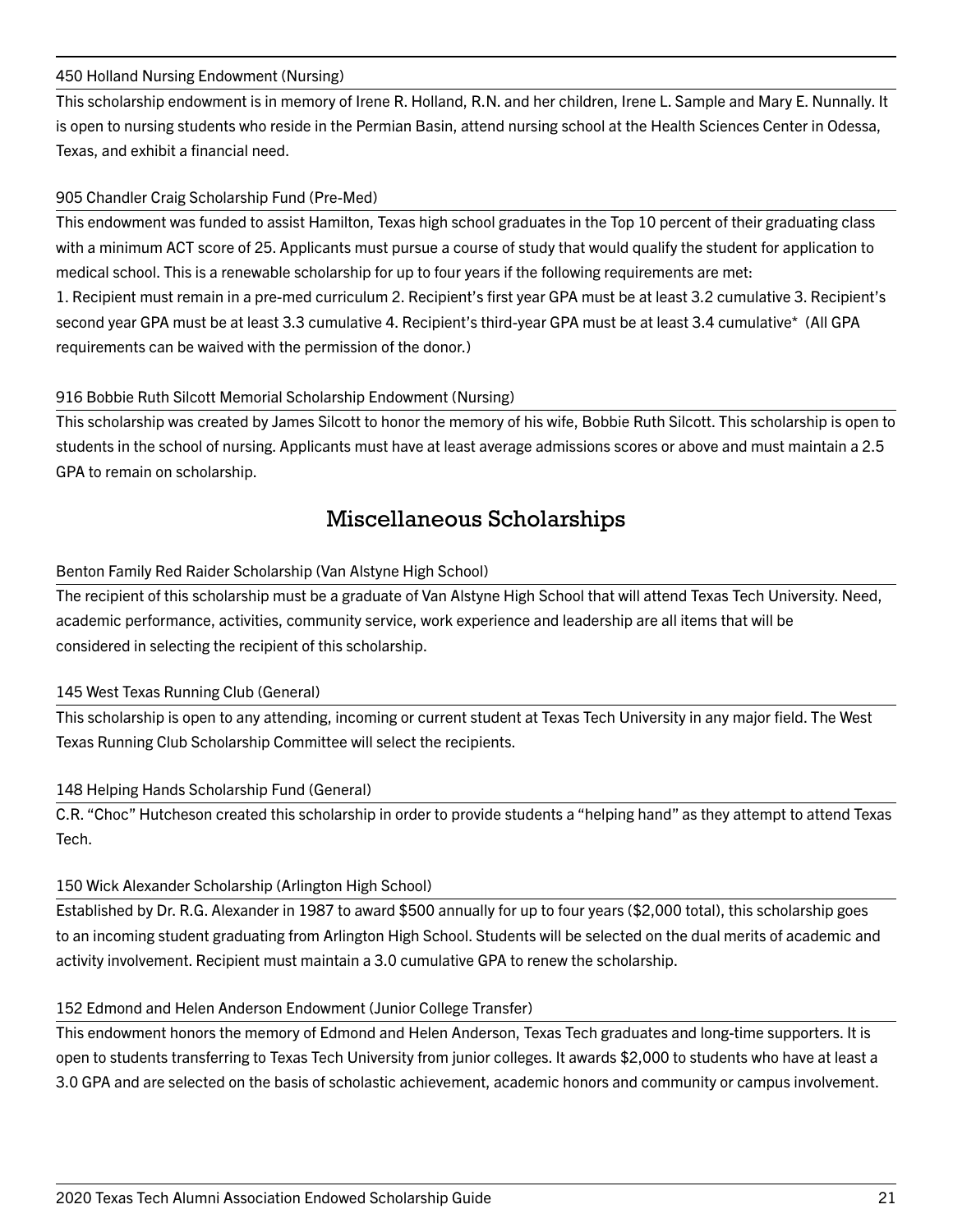#### 190 Mr. and Mrs. Truett W. Flache Scholarship (General)

This scholarship is open to any student in good standing at Texas Tech.

#### 491 Arch G. and Mina Lamb and Arch Karl Lamb Scholarship (Saddle Tramps)

This scholarship is open to all current members of Saddle Tramps in good standing. The organization sponsors will select winners.

#### 698 William and Alfrieda Manns Scholarship in the College of Education (Science)

This scholarship honors the memory of Alfrieda Manns and is open to juniors, seniors or graduate students majoring in Physics, Chemistry or Biology and working toward a career as secondary science teachers with composite science certification in the College of Education.

#### 915 Helping Hand Scholarship Fund (General)

This scholarship funded by a generous donation from Mr. and Mrs. C.R. Hutcheson and Mr. and Mrs. George McDuff provides scholarship awards to students in Lubbock County High School Seniors who are qualified for admission to Texas Tech University without waiver of standard requirements. Applicants should have demonstrated an academic aptitude that indicates probability of satisfactory performance at the university level and the three Ds of desire, dedication and determination in pursuing educational goals. Applicants must demonstrate a need of financial assistance, beyond the family capability, in order to attend the university. Preference will be given to the student who is prepared to work part-time to meet financial obligations while attending Texas Tech University.

# 920 Mr. and Mrs. Joe L. Johnson Jr. Scholarship

(Education, Engineering, Agriculture, Human Development and Family Studies)

This scholarship was created to honor the four children of Mr. and Mrs. Joe L. Johnson who attended Texas Tech. It is open to students pursuing degrees in the major fields of Education, Engineering, Agriculture or Human Development and Family Studies. Applicants should have a minimum 3.0 GPA.

# 926 Kappa Sigma Fraternity Scholarship (Kappa Sigma Fraternity)

This scholarship is open to any member of Kappa Sigma Fraternity at Texas Tech University as selected by the scholarship committee and according to the prescribed criteria.

# 930 Terry and Chris Lane Scholarship (Brady, Texas)

This scholarship funded by a donation from Dickey Grigg of Austin to honor the memory of Terry and Chris Lane of Brady, Texas. It is available to provide a scholarship to any student of any classification at Texas Tech University from Brady, Texas.

#### 940 Don Lowrimore Phi Delta Theta Scholarship (Phi Delta Theta Fraternity)

This scholarship is open each year to a member of Phi Delta Theta, Texas Epsilon Chapter at Texas Tech University. Applicants must have a 3.0 GPA.

# 945 Lubbock Principal Association Fund (Lubbock, Texas High Schools)

This scholarship offers scholarships to students ranking first or second in the graduating class of each of the four high schools in Lubbock, Texas (Lubbock High, Monterey, Estacado, Coronado).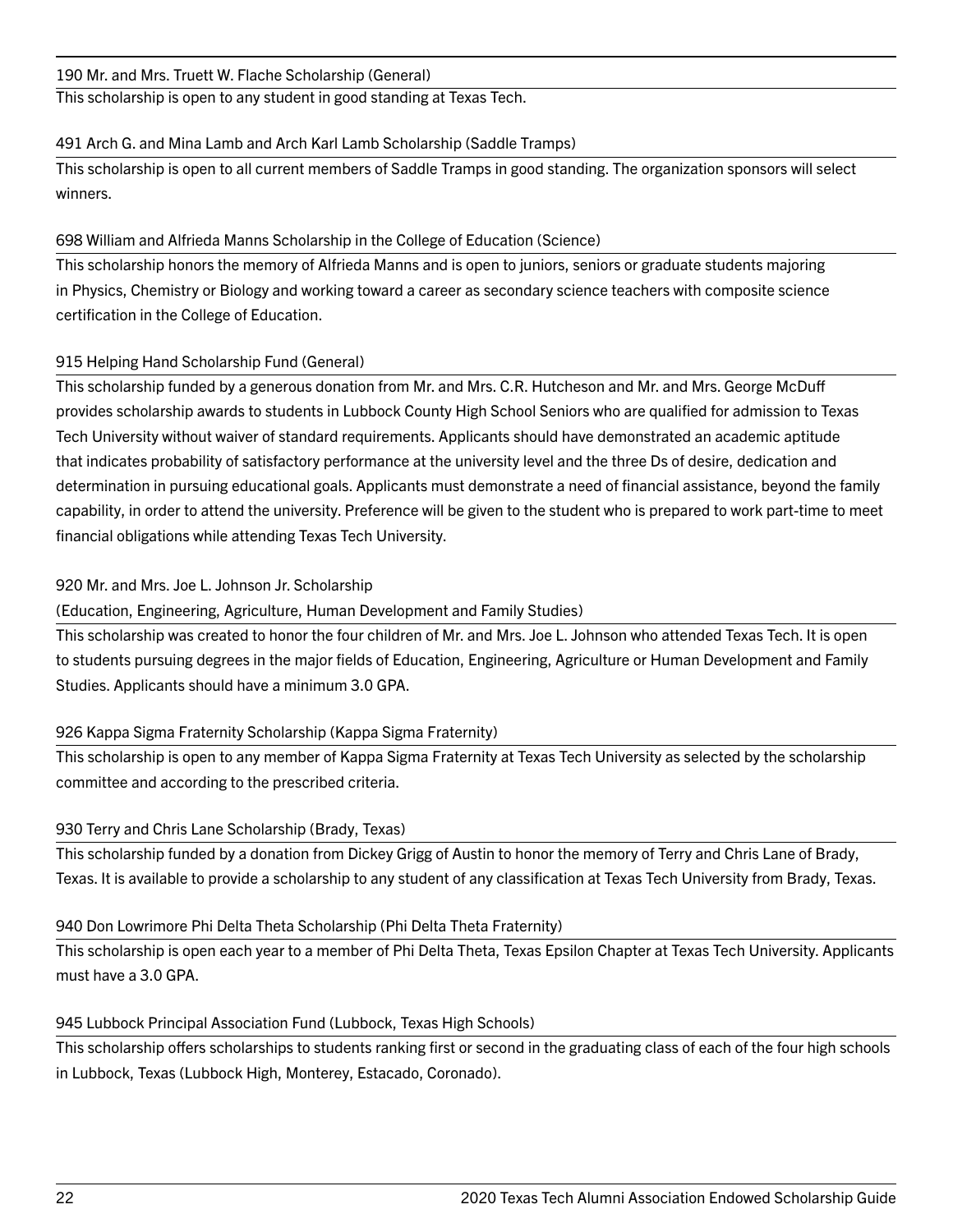#### 953 Rachel Porter Miracle Endowed Scholarship (Childress High School)

This scholarship is open to graduates of Childress High School, Childress, Texas; who have demonstrated a commitment to excellence in education, with preference give to students with past 4-H participation and those who are entering the College of Education.

#### 960 Jack Robinson Jr. Memorial Scholarship Fund (Arlington High School)

This scholarship honors the memory of Lt. Col. Jack Robinson Jr. It is intended to award a one-time scholarship to an incoming student who is a graduate of Arlington High School and attending Texas Tech University.

#### 965 W.B. (Dub) Rushing Tech Activities Board Scholarship (Tech Activities Board)

The W.B. Rushing family established this scholarship. Mr. Rushing, a Texas Tech graduate, was part owner of a Lubbock television station and a leader within the Lubbock business community. The scholarship is awarded to a student sophomore and above who is contributing time and talent to the Tech Activities Board.

#### 966 W.B. (Dub) Rushing Alpha Chi Omega Scholarship (Alpha Chi Omega Sorority)

The W.B. Rushing family established this scholarship. Mr. Rushing, a Texas Tech graduate, was part owner of a Lubbock television station and a leader within the Lubbock business community. The scholarship is awarded to a member of Alpha Chi Omega Sorority at Texas Tech University, Gamma Rho Chapter.

#### 970 Socii Scholarship (Sigma Nu Fraternity)

This is a scholarship established and to be used to be awarded annually to a member of the Zeta Pi Chapter of Sigma Nu fraternity.

# 975 Texas Tech High Riders Founders Scholarship (High Riders)

This scholarship is open to any active member of High Riders spirit organization at Texas Tech University. Applicants must have a 2.5 GPA or higher, be an active member for at least one semester and be currently active in the organization.

# 976 Josh Cotton Memorial Scholarship (Saddle Tramps, High Riders)

This scholarship was established to honor the memory of former Saddle Tramp Josh Cotton '06. It is open to members of the Texas Tech Saddle Tramps and High Riders spirit organizations and its purpose is to assist in the funding of a financially needy student with a reasonable grade point average (2.0 to 3.0 inclusive) and in any major or classification.

#### R.J. Latham Family Scholarship

This scholarship is open to any former student athlete who has exhausted their eligibility and student athletic scholarship award.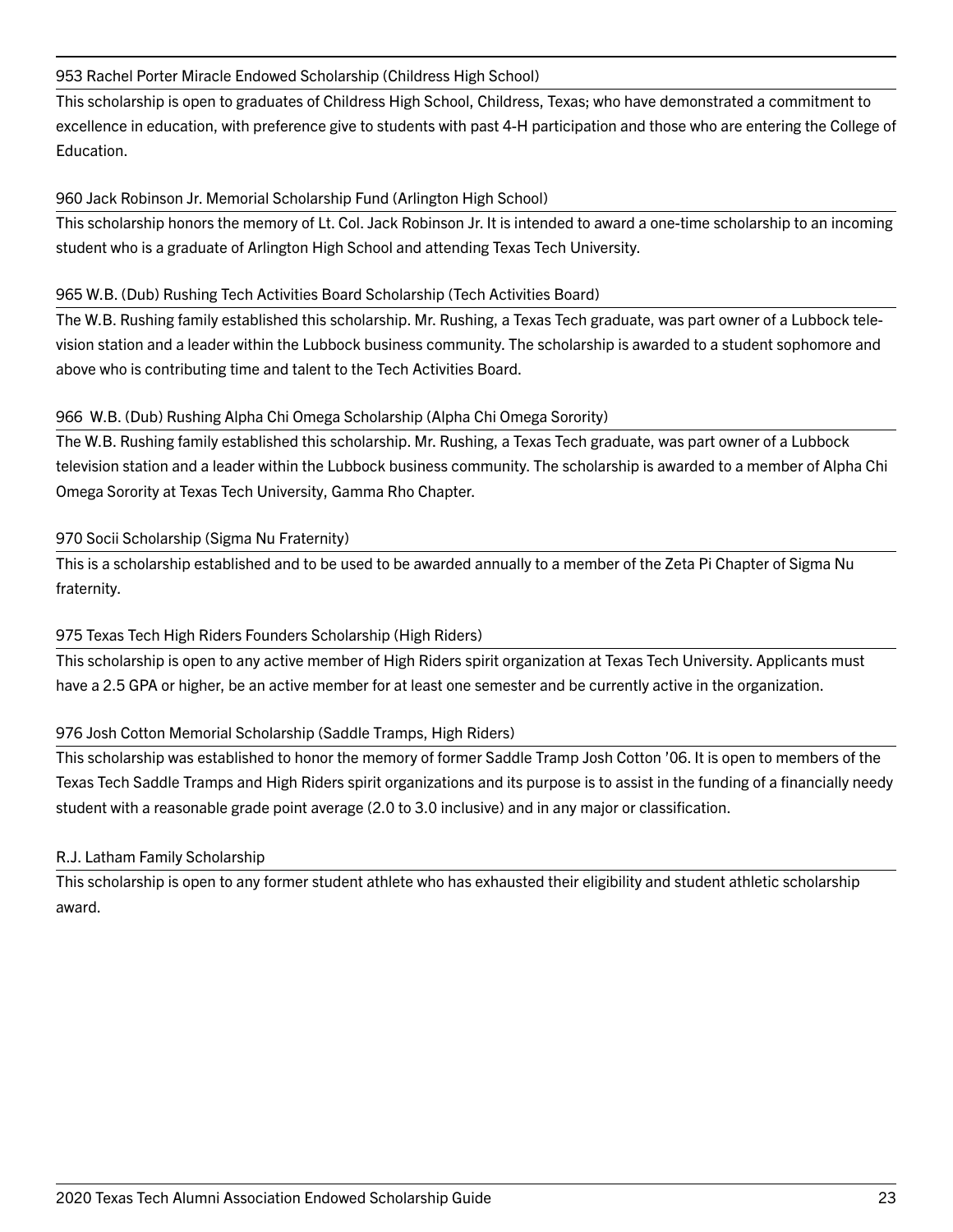299 Texas Tech Alumni Association General Scholarship Fund

The following donors have contributed generously to the Texas Tech Alumni Association General Scholarship Fund that benefits students in all classifications, disciplines and colleges.

- W. K. (Bill) & Betty Barnett
- Edward & Nelda Benninger
- Bill Benton
- Mr. & Mrs. Hugh Bezner
- Mr. & Mrs. Jack Blake
- Clark Bondurant
- Mr. & Mrs. Bob Brown
- Ray & Sue Butler
- Dr. & Mrs. David Carr
- Ilah Coffee
- Anna Bele Collier
- Mr. & Mrs. Alex Cooke
- Ezra Gabriel Coronado Memorial
- Mr. & Mrs. Tom Craddick
- Manuel Debusk
- Don & Gwen Degen
- TTAA Diamond Jubilee Scholarship Fund
- Bob Dyer
- Estate of C.C. Perryman
- First USA
- Mr. & Mrs. Truett W. Flache
- Grace Ford
- Reynolds Lee Foster
- Robert & Diane Gossett
- Marty Grassel
- J. L. Gulley Jr.
- Mr. & Mrs. Robert H. Haley Sr.
- Tim & Tommie Hatch
- Bob Herd
- John & Pinny Hervey
- T. Scott Hickman
- Houston Red Raider Club
- William Dudley Johns Memorial
- Mr. & Mrs. James W. Lacey
- Dan Law
- Robert J. Lewis
- Don Maddox
- Ed McCullough
- Max Merrell
- P.J. Minter
- Tracey Ellen Morris
- Vadabel Baze Oldham
- Joe Pevehouse
- Raymond W. Pfluger
- Jesse Pruitt
- Jim Ratliff
- Jim Schiermeyer
- W. B. (Dub) Rushing
- Mr. & Mrs. Marvin Smith
- Mr. & Mrs. John Sosnowy
- Dr. & Mrs. Ken Talkington
- Garland & Sue Threadgill
- TTAA 2003 National Board
- TTU Class of 1941
- TTU Class of 1949
- TTU Class of 1950
- TTU Class of 1951
- TTU Class of 1952
- TTU Class of 1953
- TTU Class of 1954
- TTU Class of 1955
- Harriette Williford Whatley
- Elmer D. Wilson